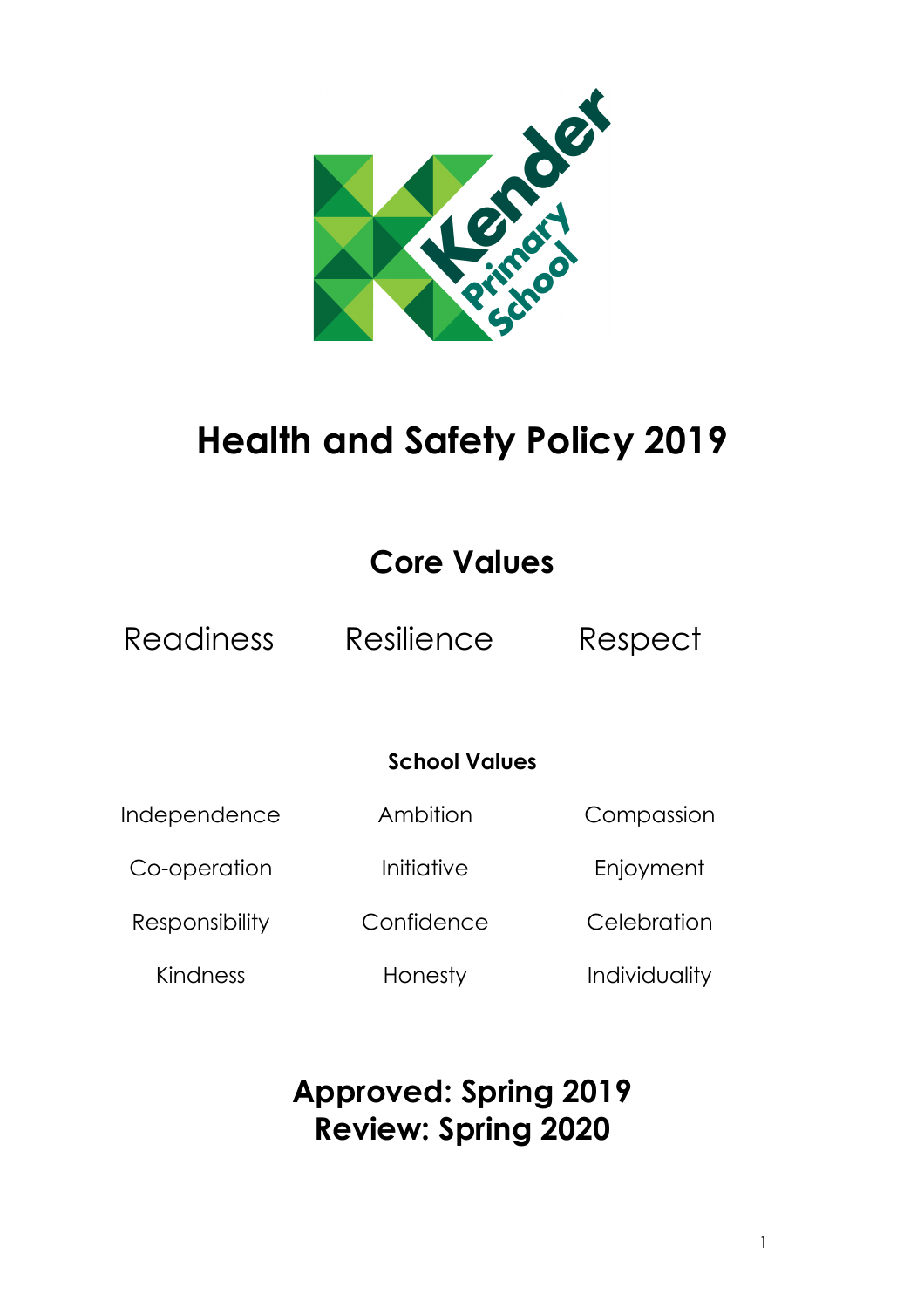### **Statement of intent**

- 1 Kender Primary School, its governing body and the senior management recognise and accept their responsibilities under law and also under Lewisham Council Instructions, Guidance and Codes of Practice for local management of schools. As responsible employers and/or persons in control of premises, the requirement to provide a safe and healthy working environment for all staff, children and others coming onto the premises or affected by its activities is acknowledged.
- 2 This policy will therefore ensure that reasonable and practicable measures are in place to reduce both the risk of accidents and the risk of work-related ill health. It will do this:
- through the creation and maintenance of a safe working environment
- through the promotion of safe behaviour throughout the school
- by adopting a systematic approach to the identification and control of risk
- by clearly identifying staff or posts to monitor safety performance.
- 3 In compliance with the Health and Safety at Work etc Act 1974, Regulations, Approved Codes of Practice, Guidance, the governing body will ensure, insofar as it is reasonably practicable, that:
- the premises are maintained in a safe condition;
- safe access to and egress from the premises is maintained;
- all plant and equipment is safe to use
- appropriate safe systems of work exist and are maintained including offsite visits;
- sufficient information, instruction, training and supervision is available and provided;
- arrangements exist for the safe use, handling and storage of articles and substances at work; and
- a healthy working environment is maintained including adequate welfare facilities.
- 4 Kender Primary School will support quality health and safety initiatives aimed at continuous improvement and will ensure that health and safety management is allocated the necessary means and resources to adequately meet the objectives of the Health and Safety Policy.
- 5 Each and every member of staff must recognise that there is a personal and collective responsibility under the Act and under this statement of intent.
- 6 A copy of this statement is provided to every member of staff. Copies are also posted on the staff notice board.

| Signed |  |
|--------|--|
|--------|--|

Dated ………………………………………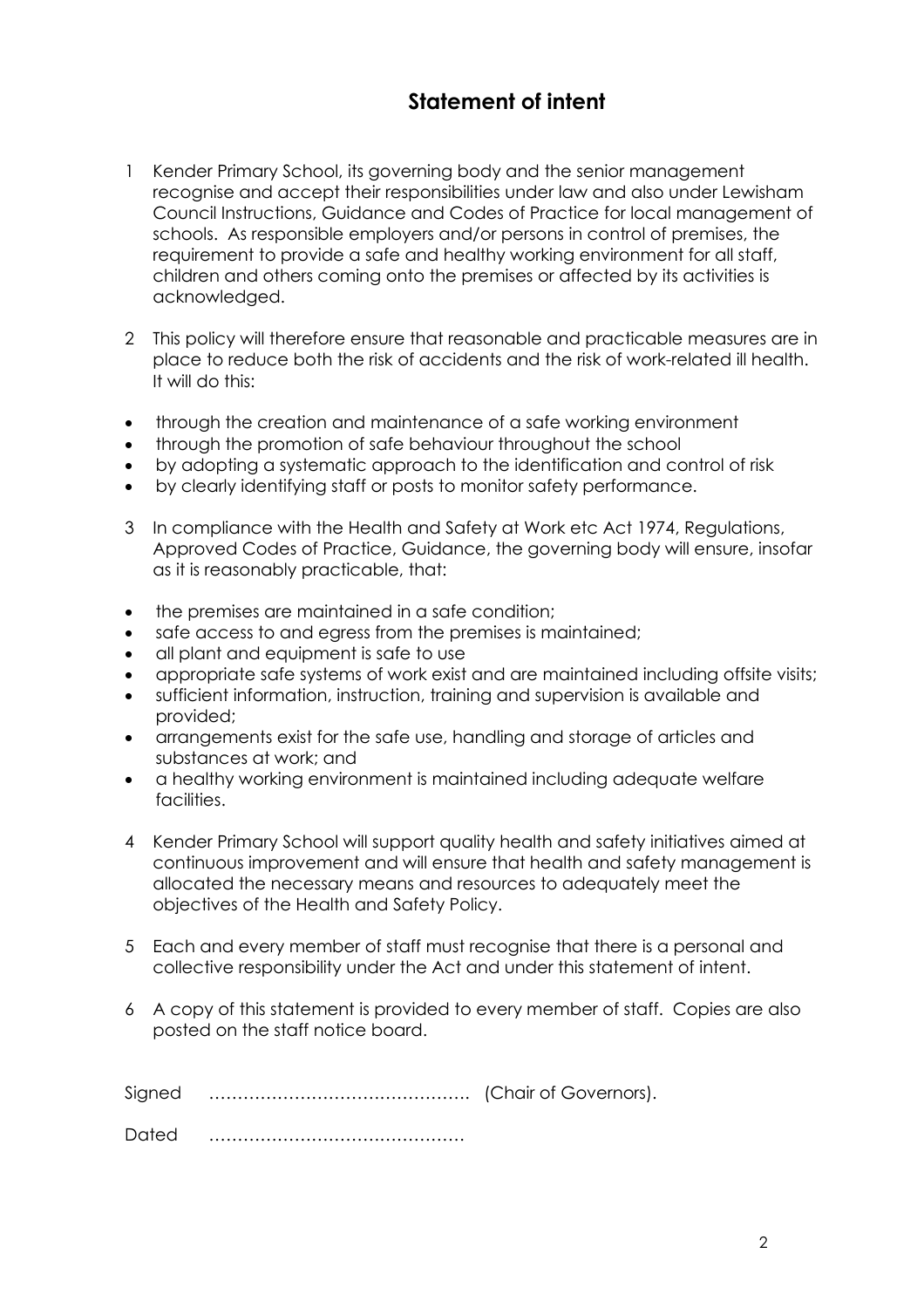#### **Aims and Objectives**

The aims and objectives of the Health & Safety Policy are to:

- Promote high standards of safety, health and welfare in compliance with The Health and Safety at Work etc Act 1974, other statutory instruments and approved codes of practice;
- ensure that places and methods of work are safe and healthy through related safety procedures referenced in this document and other procedures that are adopted from time to time as appropriate to changing circumstances;
- protect personnel, whether they be employees, pupils, members of the general public visiting the school, or contractors and their employees, from any foreseeable hazards;
- provide adequate and relevant training, instruction, supervision and information to all employees in order that they may work in safety insofar as is reasonable and practicable;
- ensure a safe and healthy working environment for all personnel and that there are sufficient facilities and arrangements for their welfare;
- all personnel are responsible for the raising of awareness with regards to aspects of safety;
- ensure personnel are aware of their responsibility to take any steps necessary in order that the health and safety of both themselves and others may be safeguarded, and to co-operate in all aspects with regard to safety; and
- ensure that full and effective consultation on all matters is offered between the school's Union Health & Safety Representative and Representative of Employee Safety as appropriate.

#### Responsibilities

Responsibilities of individuals within the School are as follows:

#### *Board of Governors*

As Kender School is a Community school, the responsibility for health & safety lies with the employer who is the local authority. The Board of Governors is responsible for providing strategic management of the school and regularly monitoring the health and safety arrangements that are in place. The Board must ensure that:

• Lewisham Council's Children & Young Peoples Directorate's Health, Safety and Welfare Policy is implemented and monitored within the School;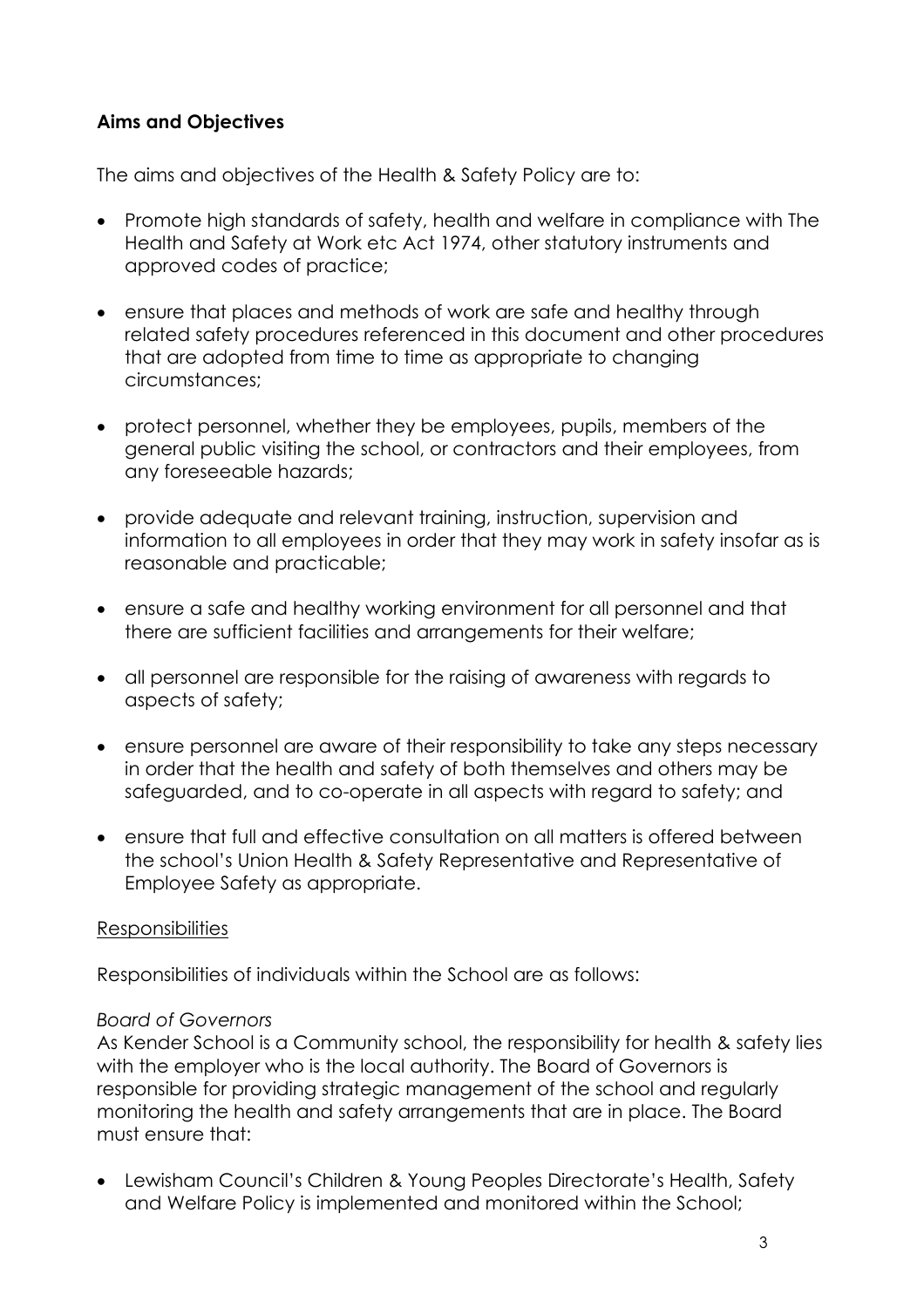- the main elements for managing health and safety in the school are incorporated into the school's management arrangements and procedures eg inspections, risk assessment and monitoring;
- the school includes health and safety issues and obligations in its development plan;
- all health and safety polices are implemented and prioritised;
- one of the Governors is appointed to represent the Governing Body for health and safety matters alongside the Headteacher or the school's nominated Health and Safety Representative(s);
- the Board receives regular reports from the Headteacher and/or the Health and Safety Representative(s) on any health and safety matters and discuss and act upon any recommendations;
- all activities under delegated budgets are carried out in a safe manner, including equipment maintenance/repairs, small jobbing repairs, handling/transportation of dangerous/harmful articles and substances.

#### *Headteacher*

The Headteacher (or, in his absence, the Deputy Headteacher) is responsible for the day-to-day implementation of the Health & Safety Policy and for encouraging staff, through regular monitoring, to implement health and safety arrangements. The Headteacher shall:

- be the focal point, or officially delegate responsibility to someone from senior management, for day-to-day references on safety and give advice or indicate sources of advice;
- co-ordinate the implementation of the approved safety procedures throughout the school;
- maintain contact with outside agencies offering expert advice on health and safety;
- report all know hazards to senior management or where applicable the Premises Manager;
- stop any unsafe practices or the use of dangerous plant, tools, equipment, machinery etc until reviewed/rectified and made safe;
- make recommendations to the senior management or the Premises Manager with regard to faulty plant, tools, equipment, machinery, etc for additions, repairs and/or replacement of any faulty/hazardous items;
- notify the local authority of any hazardous building defects or statutory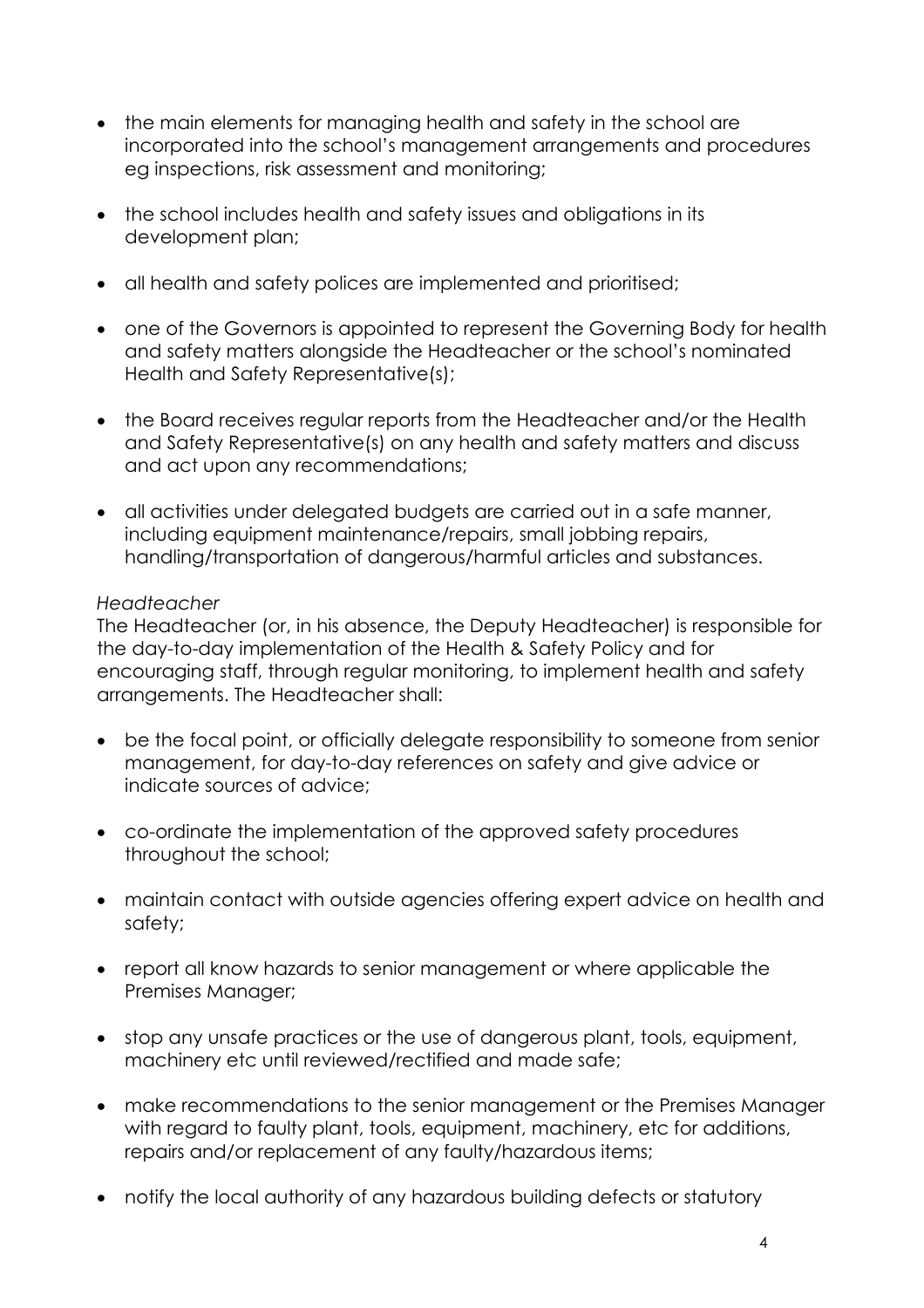maintenance related issues eg damaged roof or faulty boiler;

- organise regular inspections of school premises for health and safety purposes and ensure that any potentially hazardous situations are reported;
- ensure all accidents are reported centrally to Lewisham Council and when necessary to the Health & Safety Executive;
- regularly review First Aid provision in the School;
- review the Emergency Procedures regularly and make recommendations for improvement to the procedures where necessary;
- work closely with the Board of Governors to ensure all aspects of Health and Safety Policy are reviewed regularly and amended/improved where necessary.

#### *Union Health and Safety Representative(s)*

The Healthy and Safety at Work etc Act 1974 states provision is made for the appointment of Union Health & Safety Representatives. It is the function of the Health & Safety Representatives to make such proposals as they see fit with regard to ways of achieving improvements in health and safety. The school has a Premises Manager who would oversee aspects of health and safety within their remit alongside appointed voluntary Health and Safety Representatives – possibly one from the teaching staff and one from the non-teaching staff, although no member of staff has volunteered.

The functions of the Union Health and Safety Representatives are:

- to report potential hazards and to take remedial action if competent to do so;
- to examine causes of any accidents that occur in the workplace and suggest remedial action;
- to ensure than any such accidents are reported using the appropriate form;
- to investigate any complaints relating to health, safety and welfare at work;
- to consult with Lewisham Council with regards to the above and other queries affecting health and safety in the workplace;
- to be offered involvement in the inspection process of the school premises;
- to be offered to attend meetings of Health and Safety Committees;
- to disseminate information to their union members keeping them up-to-date with any new health and safety initiatives;
- to raise health and safety issues at Staff Meetings;
- to monitor that written risk assessments are readily available to staff and to monitor compliance;
- to provide information, instruction, training and supervision to enable employees to avoid hazardous situations and contribute positively to their own health and safety in the workplace;

*The Premises Manager*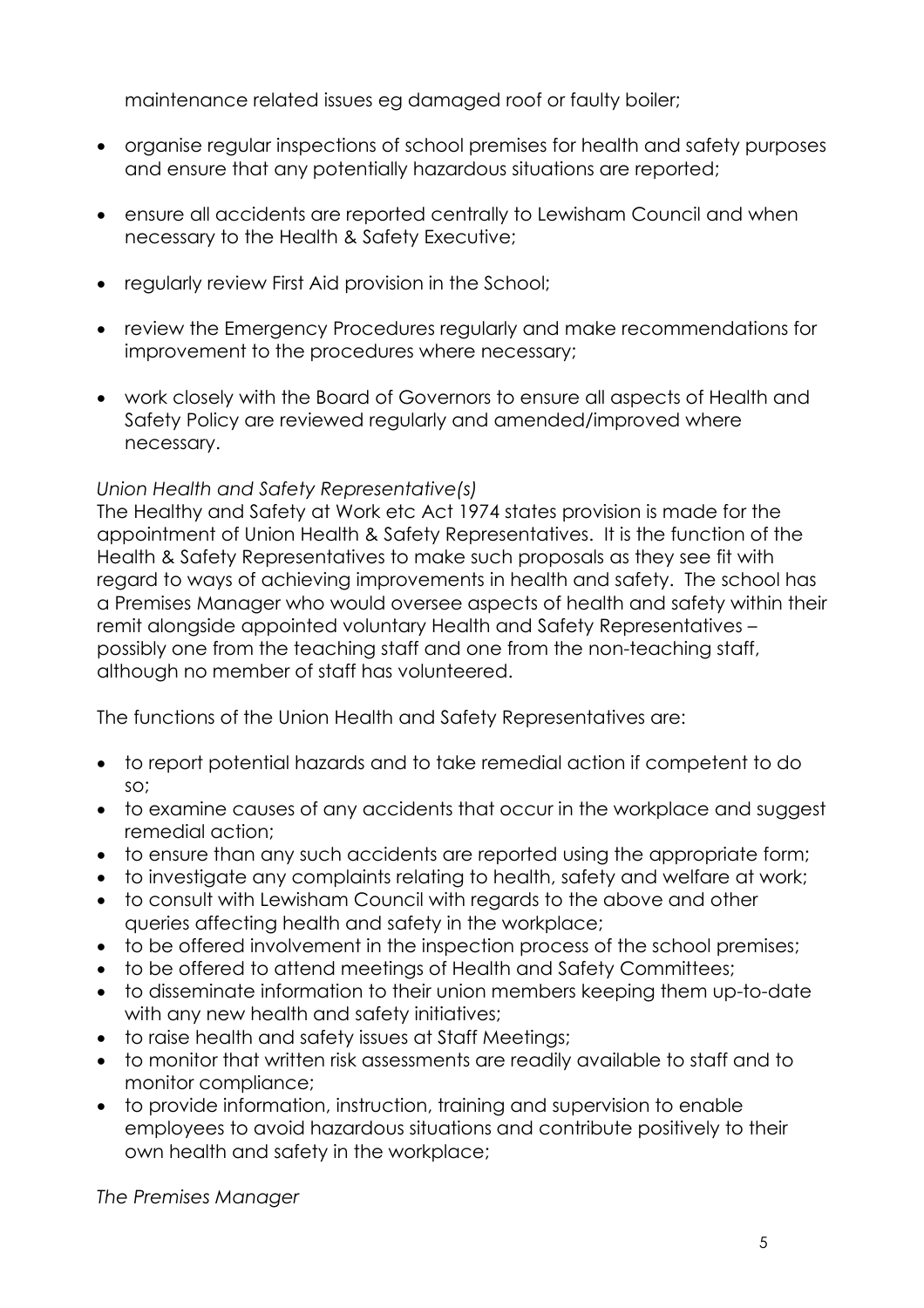The Premises Manager is line managed by the School Business Manager and is responsible for the implementation and operation of the school's health & safety policy with regards to the fabric of the building and all statutory maintenance checks. The Premises Manager is responsible for making recommendations to the School Business Manager regarding any defects in the premises, its plant, equipment and facilities which relate to or may affect the health of staff, pupils and others. The Premises Manager is also responsible for fire safety including coordinating half termly fire drills, weekly call point tests, escape routes, maintenance of system, checking of fire safety equipment and elimination of potential fire risks.

#### *All Employees and Pupils*

The safety arrangements set out below are for the information, guidance and compliance of all personnel in the School. Under The Health and Safety at Work etc Act 1974 and a number of current Regulations and approved codes of practices, employers and employees must look after children in their care. In carrying out their normal functions, it is the duty of all staff to do everything reasonably practicable to prevent injury to individuals and themselves. This will be achieved by complying with arrangements and procedures developed arising from risk assessments.

All personnel have a statutory duty to co-operate in fulfilling the objectives of the school and a personal responsibility to take reasonable care to ensure that their actions do not cause injury to themselves and to others.

Employees are required to observe special rules and safe systems of work that apply to their own work and to report hazards discovered by them to their Headteacher, nominated Health & Safety deputy or Premises Manager.

No person shall intentionally or recklessly interfere with or misuse anything provided in the interests of health and safety.

The safety of pupils in classrooms is the responsibility of Class Teachers and Teaching Assistants. All staff are expected to:

- Supervise pupils and know the emergency evacuation and first aid procedures;
- Be aware of the relevant management safety measures adopted in their own designated teaching areas and to comply with them;
- Give clear instructions and warning when applicable;
- Highlight safety issues to their senior management, nominated Health and Safety Person and the Premises Manager.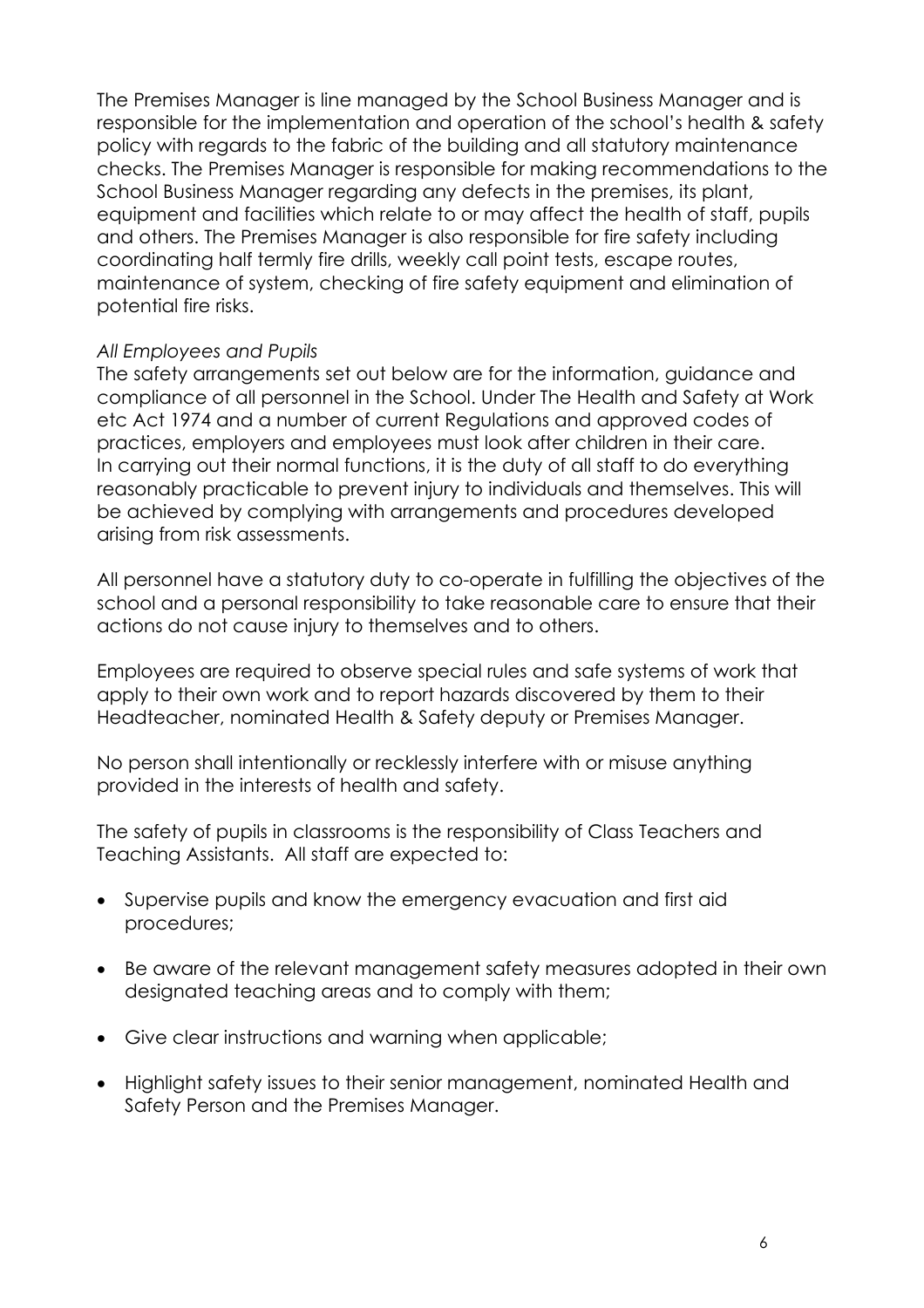#### **Basic procedure for reporting an accident or incident**

- All accidents (pupils and adults) should be recorded in an Accident Book and **where necessary a** CS2 form completed. **All CS2's should be entered on the Lewisham CS3 Online System by the Playleader.**
- The records will be periodically reviewed by the Premises Manager and reported to the Business Team on a termly basis.

For major accidents (eg broken bones), an over 7 day absence due to a work injury, pupil going straight to hospital with a confirmed injury, and some specific dangerous occurrences, a F2508 form must be completed and returned to the Health & Safety Executive within the legal timescales.

The Headteacher will be informed of all serious accidents.

**See HSE http://www.hse.gov.uk/riddor/ - for further up to date guidance**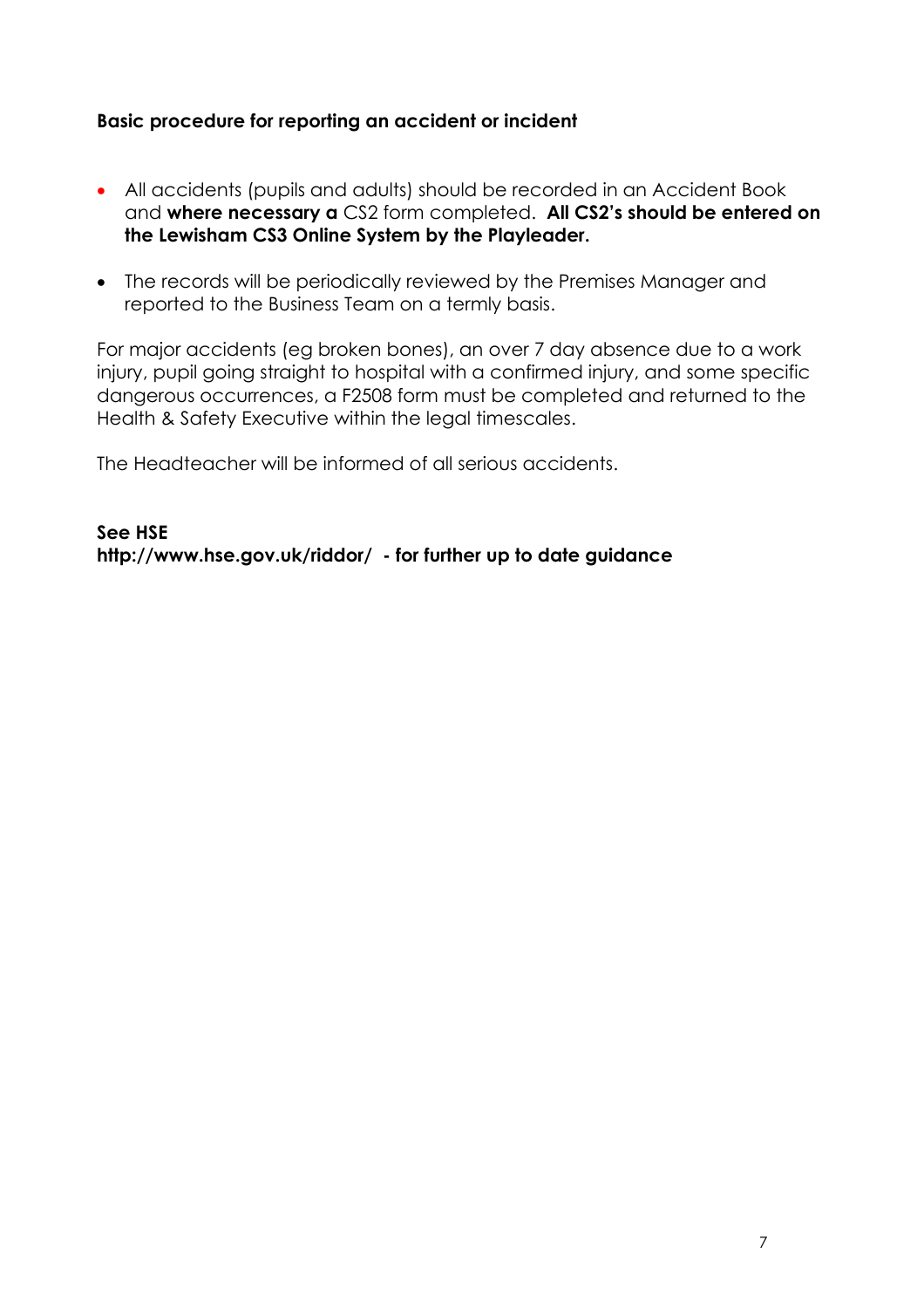### **Contents**

| 1. Monitoring and Risk Assessment Reference:                                                                                                   |                                                                                                  | Page |
|------------------------------------------------------------------------------------------------------------------------------------------------|--------------------------------------------------------------------------------------------------|------|
| Procedure<br>List of risk assessments & specific<br>policies                                                                                   | Appendix 1                                                                                       |      |
| 2. Health & Safety Routines                                                                                                                    |                                                                                                  |      |
| Entry to the premises<br>Traffic management                                                                                                    | Security Policy, Lone Working Policy                                                             |      |
| Waste disposal                                                                                                                                 | Appendix 2                                                                                       |      |
| <b>Stress Management</b><br>Storage of flammable materials<br>Hazardous materials<br>Working with outside visitors<br>Working with contractors | <b>COSHH Procedures</b>                                                                          |      |
| Emergency plans<br>School journeys and events<br>Dual use                                                                                      | <b>Emergency Evacuation Policy</b><br>Educational Visits Policy/Events Policy<br>Lettings Policy |      |
| Fire drill<br>Smoking<br>Alcohol<br>Statutory Maintenance & Record Appendix 3<br>Keeping                                                       | Fire Drill<br>Smoking section, Staff Handbook<br>Drugs and intoxicating substances Policy        |      |
| Working with power tools<br>Working at height<br>Manual handling<br>Boiler & boiler room<br>Water tanks<br>Asbestos                            | Minimising the Risk of Legionella                                                                |      |

#### 3. **First Aid**

Accident / illness procedures First Aid Guidance for Staff Personal medicine Non-prescribed medicine form Pupils with specific medical needs Pupils absent on medical grounds

#### 4. **Health & Safety of Children**

Welfare of children Safeguarding & Child Protection Policy Clothing Personal hygiene Sun care Health & Safety education Non-Kender Primary pupils on site Violence and abuse between children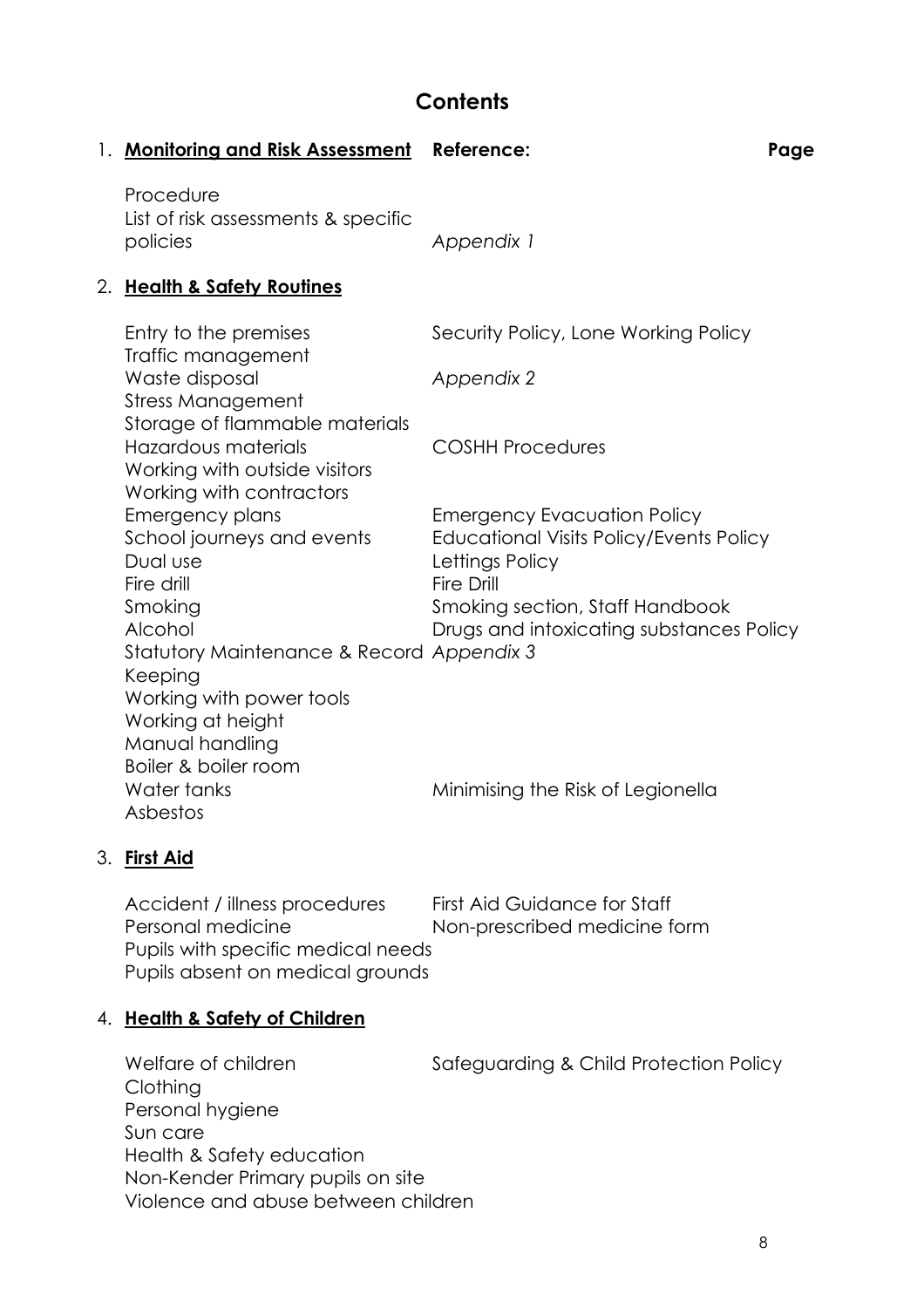Individual Risk Assessments

#### 5. **Health & Safety of Staff**

Precaution against AIDS Health & Safety training Dealing with violent incidents Dealing with Incidents Policy

#### 6. **Designated Staff**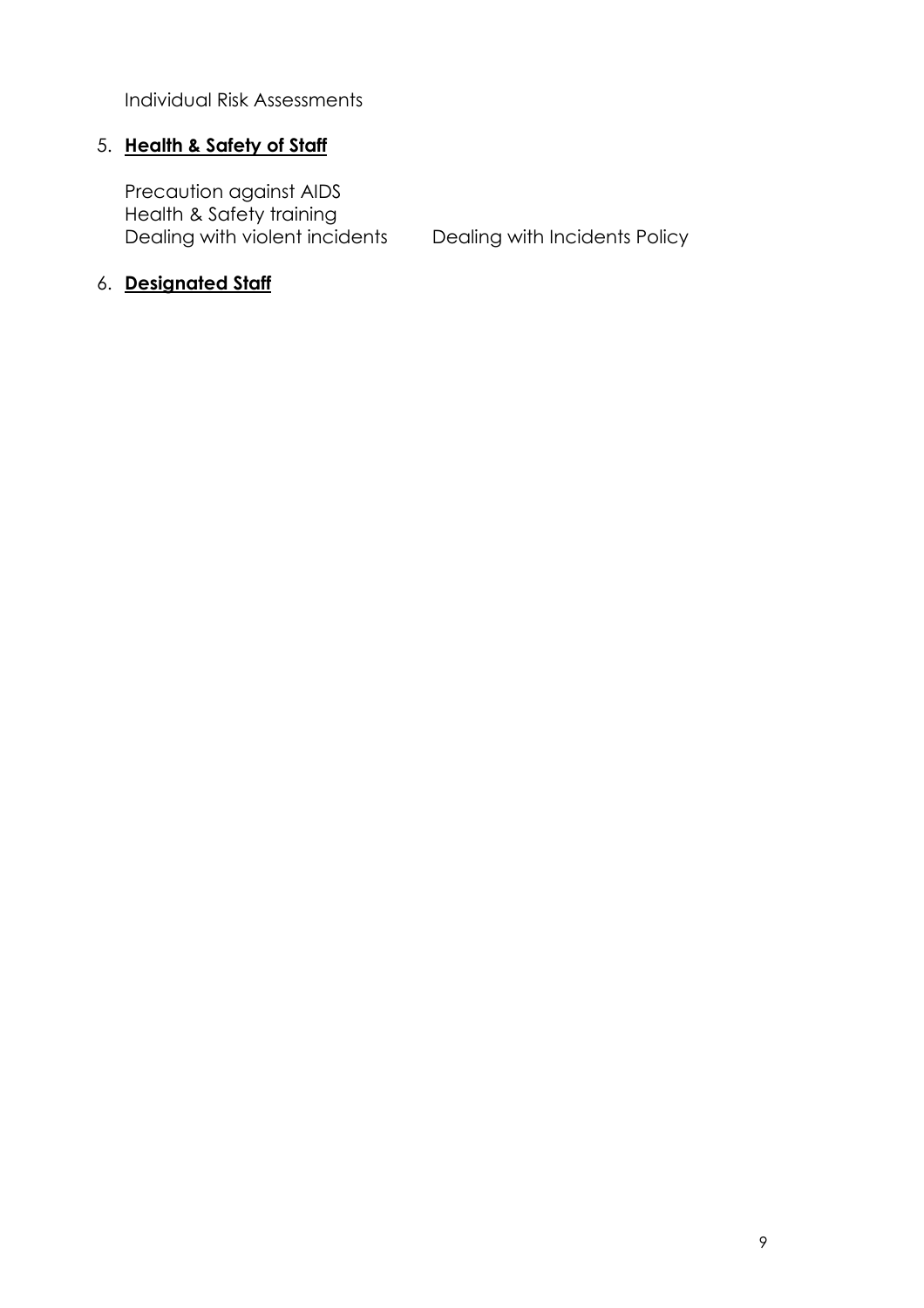### **1 Monitoring and Risk Assessment**

This policy is intended to ensure the health and safety of children and adults in all aspects of school life:

- School personnel staff and children
- School infrastructure
- School equipment
- School activities

All aspects of the Health and Safety policy are formulated and monitored using standard Risk Assessment procedures. Any actual or potential changes to school routine should be subject to new risk assessments. Any actual incidents or accidents will trigger an immediate review of the appropriate risk assessment.

All risk assessments are subject to annual review (see *Appendix 1*). All risk assessments are kept in the Risk Assessment folder in the School Office.

## **2 Health and Safety Routines**

#### *Entry to the premises*

The school has an entry system on the front and back gates and the front door to the building. These protect staff and children from unwanted intruders.

At the beginning and end of the school day the gates on Kender Street and on Briant Street are opened to allow the parents to bring in and collect their children. Parents wait in the playground and DO NOT ENTER THE BUILDING TO COLLECT THEIR CHILDREN. At all other times of the school day, visitors and parents obtain access through the entrance on Kender Street.

No staff or children open the gates for other people to enter the building. Children are also taught not to open the gates. Children are not allowed to talk to people through the gates or through the fence.

All visiting adults are issued with visitor's badges on entry to the building, which are returned to the school office before departure.

All members of staff are responsible for ensuring that there are no unauthorised visitors on site and it is the duty of all members of staff to question any unknown adult on site or anyone not wearing an authorised identity badge.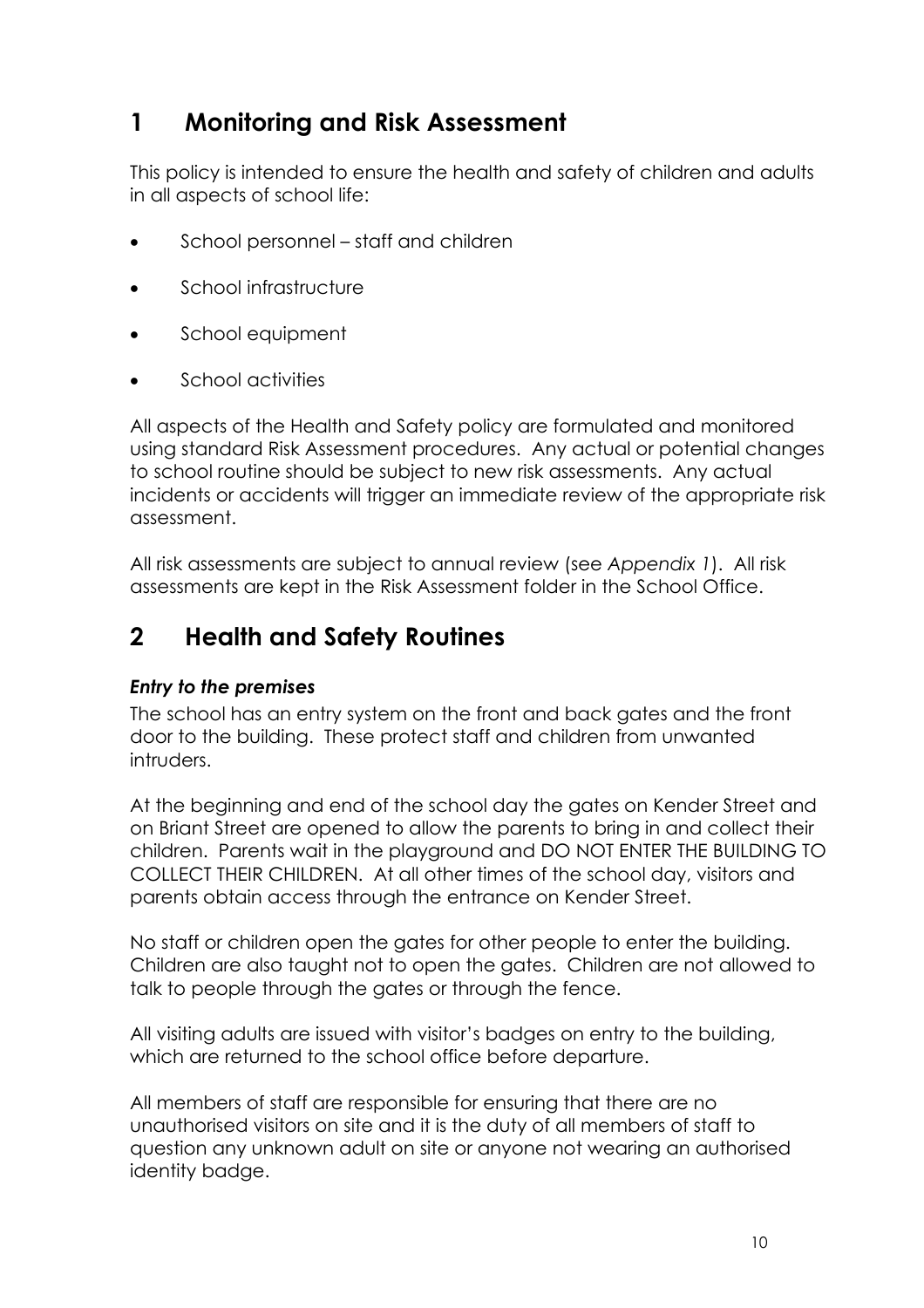#### *Traffic management*

No traffic is allowed on the premises unless it is with the express permission of the Premises Manager or Headteacher. They will only allow cars/vans into the playground when it is not in use. Gates are kept locked to prevent unauthorised entry.

It is against the law to park on the zigzag lines outside the school. The school uses "Polite" notices to reinforce compliance with parking regulations.

#### *Waste disposal*

Normal waste is put in bins and emptied by the cleaners on a daily basis. Medical waste is put in yellow bags. This is disposed of with normal rubbish, except in exceptional circumstances (see *Appendix 2*: Procedure for dealing with Hazardous Waste).

#### *Stress management*

At Kender Primary School we are aware of the risk of stress for staff and pupils. The School carries out an audit via the periodic anonymous surveys to monitor levels of stress throughout its workforce. All staff and pupils can speak to the Headteacher or Deputy Headteacher in confidence about matters relating to stress. Staff can be referred to the in-house counselling service and/or make use of the counselling services run by their unions. NQTs are offered in-house counselling during their first year of work at the school.

See *Stress Management Policy*.

#### *Storage of flammable materials*

We keep flammable materials to a minimum. When it is necessary to have flammable materials in school they are stored in a ventilated area, away from sources of ignition.

See Flammable Liquids Risk Assessment

#### *Storage of hazardous materials*

*(See COSHH Procedures)*

All chemicals used in the school will be monitored by the Premises Manager. Written risk assessments are completed for all substances and kept with the relevant data sheet. These are reviewed annually by the Premises Manager. Substances are kept in proper designated storage areas (locked cupboards).

All relevant staff **must** be informed of safe use and storage of substances. The health of relevant staff will be assessed to check for adverse effects of substances, and records kept if required.

Protective equipment: eye protection, gloves, mask and overalls will be available for staff if appropriate.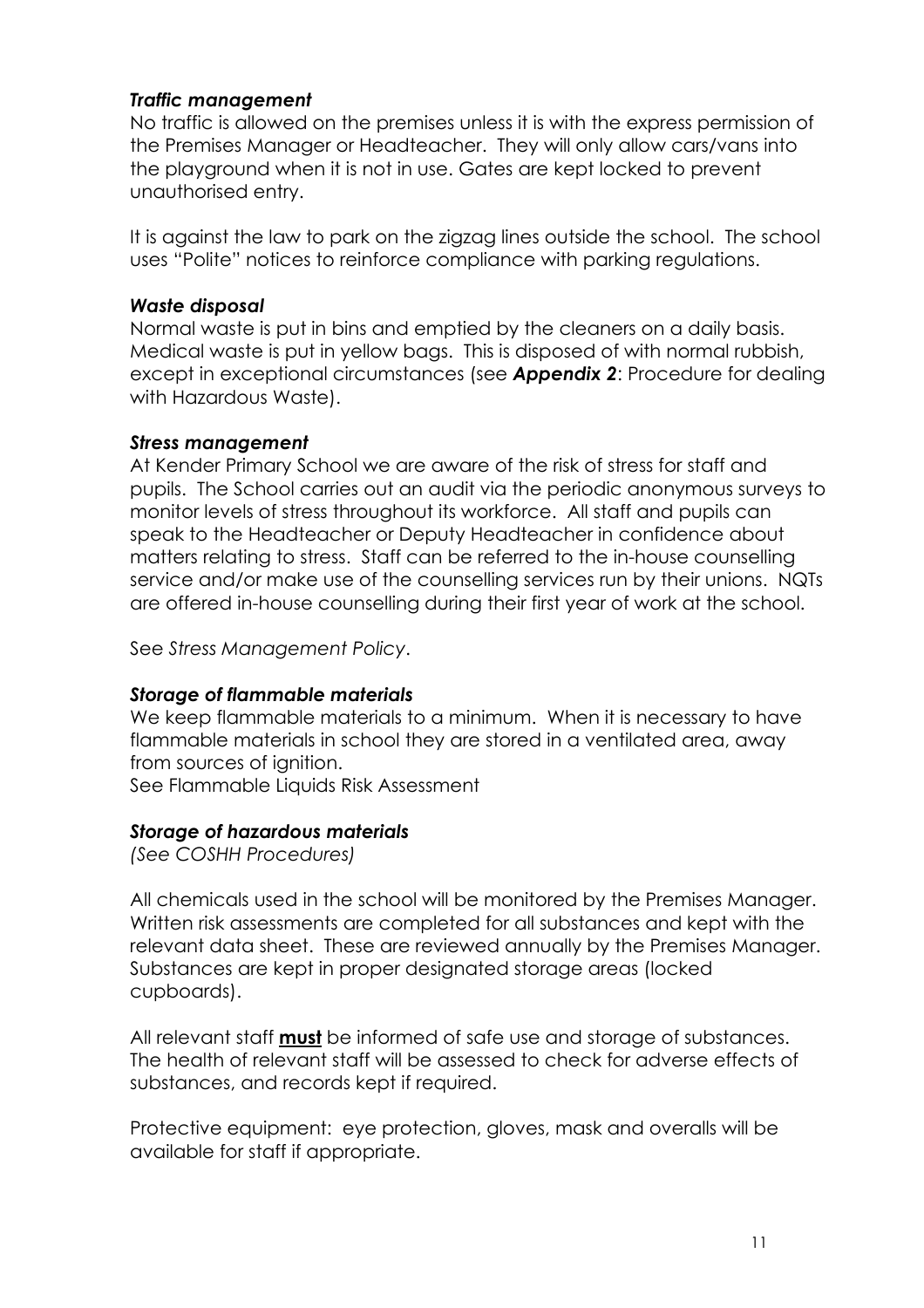All procedures, assessments and control measures are reviewed annually by the Premises Manager and reported to the Business Team at the first meeting of the academic year. The Premises Manager will check for further training or instructions if required.

#### **STAFF ARE NOT PERMITTED TO BRING IN CHEMICALS FROM HOME WITHOUT CONSENT FROM THE PREMISES MANAGER OR SCHOOL BUSINESS MANAGER**

#### *Working with outside visitors eg theatre groups*

Before any such visitors are allowed onto the premises it will be ensured that their DBS checks are complete and up to date, that their insurance is valid and sufficient and that relevant Risk Assessments have been completed by the teacher booking the event.

#### *Working with contractors*

Whether or not a contractor is selected from Lewisham's list of approved contractors, the Premises Manager will always evaluate the Health & Safety status of the contractor, determine their competency using Health & Safety questionnaire and obtain a copy of their Health & Safety management system. The Premises Manager checks Risk Assessments done by outside companies before they begin a job on site.

Before commencement of work the contractor must supply:

- 1. Statement of method from the contractor
- 2. Safe system of work report (either written or orally)
- 3. Permit to work INCLUDING HOT WORKS
- 4. Risk assessment

This information is kept in the school's Managing Contractors folder.

A meeting will be held pre-commencement of work to discuss:

- 1. Health & Safety issues
- 2. Critical issues
- 3. The plan of work
- 4. Pre-contract documentation checklist
- 5. The need for a statutory risk assessment (eg manual handling, COSHH)
- 6. Asbestos reports and location plan
- 7. Training Records where applicable

The school will provide a safe working environment for contractors and will inform them of the site rules, safe system of working, local hazards and controls, emergency procedures and accident and reporting procedures. All Contractors will be issued with a Contractor's Code of Conduct which clearly outlines the expectations of Kender Primary School when Contractors are working on site.

On completion of the project a final assessment will be carried out to ensure the project is successfully completed and Health & Safety secured.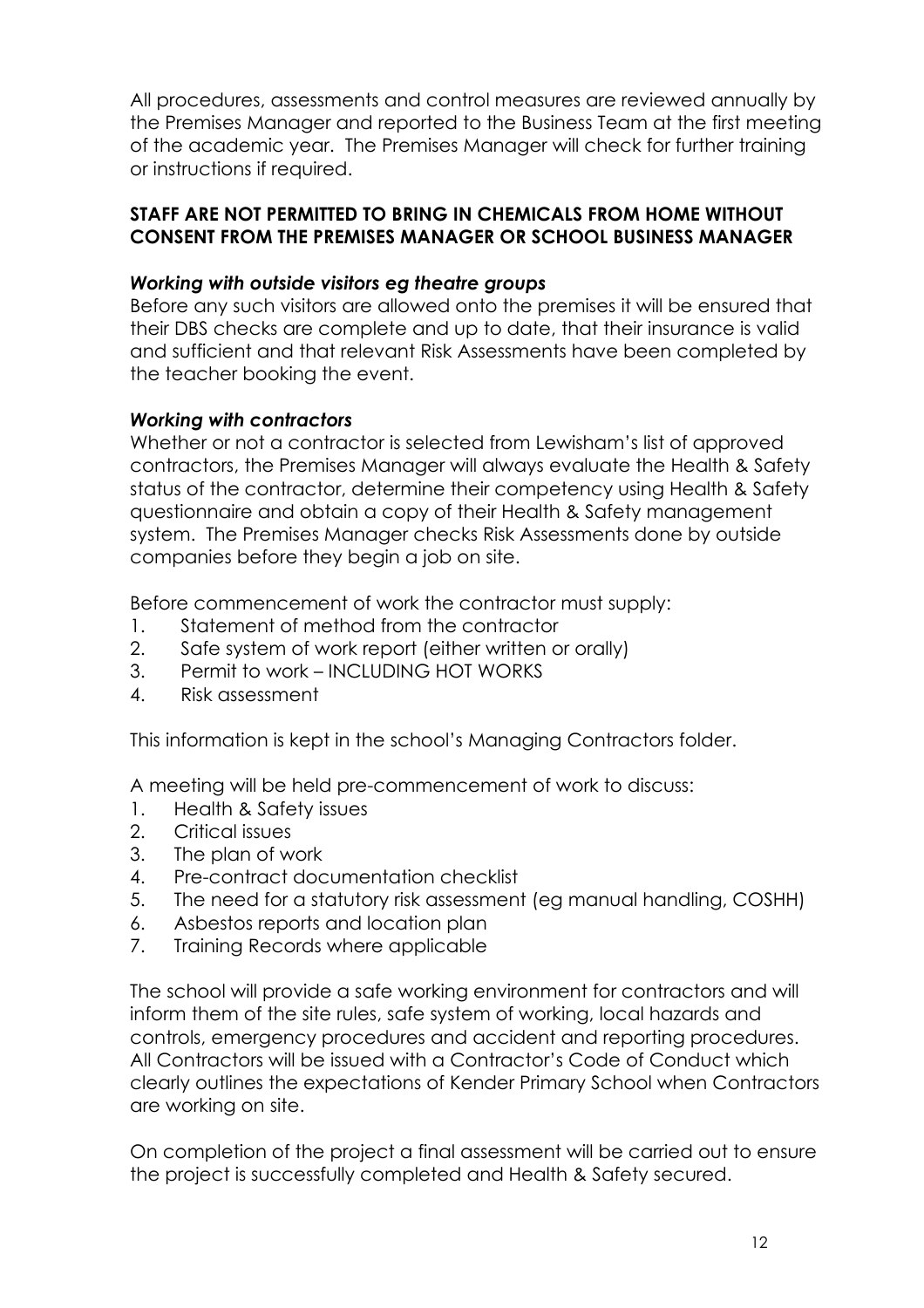#### **Electrical Equipment**

Hard wire electrical testing is carried out by approved contractor every five years as per the statutory guidelines. The Premises Manager has been designated to take responsibility for this.

All portable or moveable electrical equipment has a British Standard Kite Mark and is tested annually (Portable Appliance Testing - PAT) by a competent person. Any items failing the test are disposed or repaired immediately.

Staff must report any issues with electrical equipment immediately to the Premises Manager.

#### **Visitors**

It is the duty of all personnel within the school to ensure the health and safety of all visitors to the school.

All visitors (in particular, regular visitors, such as parents who assist in the school) must observe the health and safety arrangements applicable to them. The member of staff they are assisting must make this information available to them.

All visitors must report to the school office on arrival and sign themselves in. They will be issued with an identification badge which they must wear whilst on school premises and then handed back in to the office when they sign themselves out.

Unless otherwise agreed, all visitors must be supervised while on site.

#### **Legionella – Water Management**

The school will instruct a competent person to undertake a legionella (water) risk assessment on behalf of the school. Findings from the risk assessment will be documented and any significant issues or recommendations arising will be addressed according to priority. All taps must be labelled denoting if it is drinking water or not.

#### **Gas safety**

All gas appliances (boilers, kitchen equipment etc) will be annually maintained and serviced by Gas Safe Registered Engineers. The Premises Manager will be responsible for ensuring regular servicing and any maintenance issues are adequately addressed.

#### *Emergency plans*

See the current *Business Continuity Plan*.

#### *School journeys and events*

School journeys: see the School *Educational Visits Policy*.

School events: see the School *Events Procedures file.*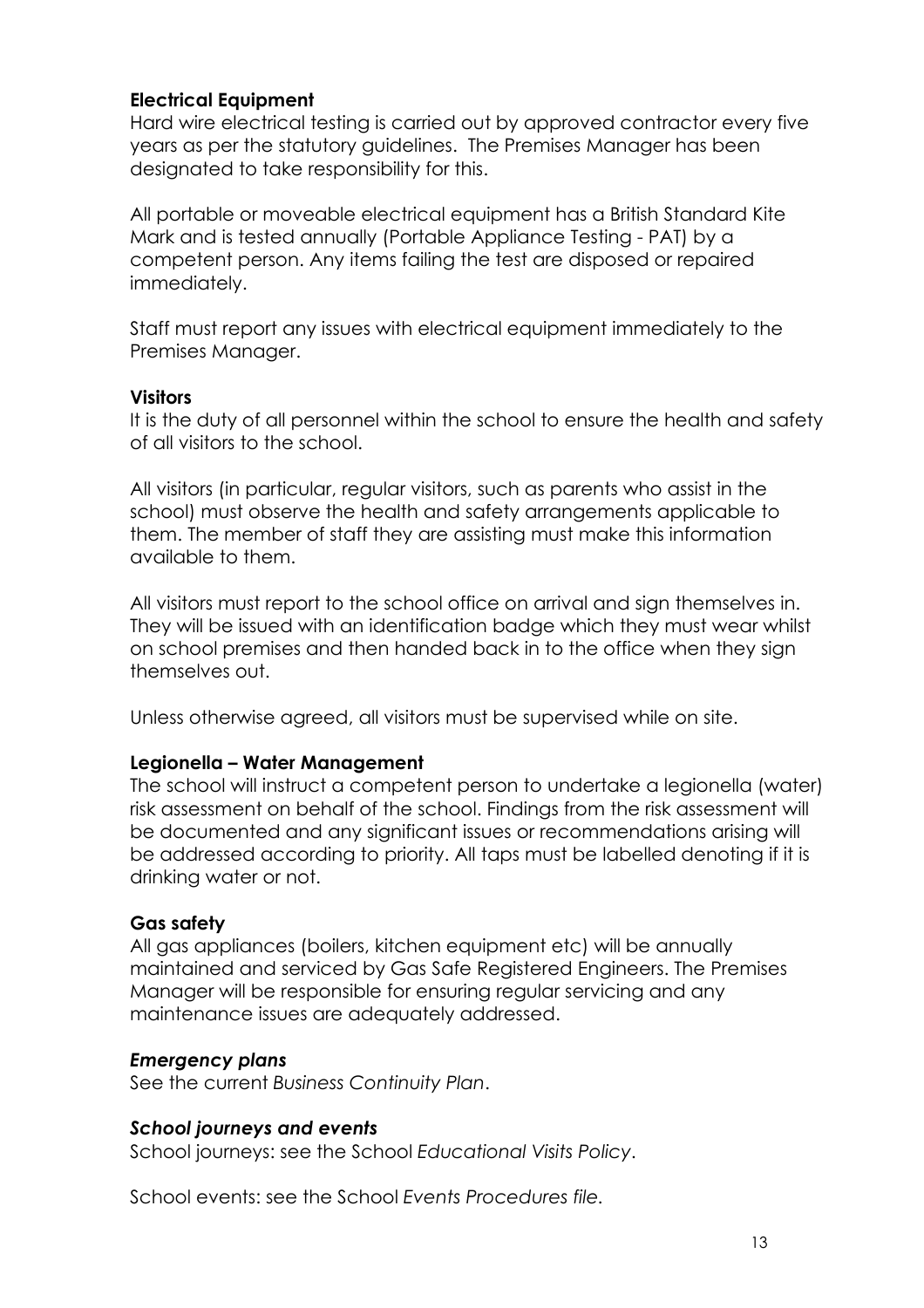#### *Dual use*

The only occasions on which the school is used for evening functions are by the school or the PTA in partnership with the school. On these occasions members of staff and parents ensure that the building is safe and clean before leaving the premises.

A risk assessment will be undertaken to ensure all the operational risks have been identified and control measures implemented. Emergency procedures will be communicated to all relevant persons.

#### *Fire alarms*

Fire practices take place every half term. Fire alarm manual call points and fire assembly points are clearly signed throughout the building.

#### *Glazing Procedure*

This procedure applies to existing glazing, to glass replacement following accidental or malicious damage and to contracts where complete windows are replaced as part of alteration of improvement works, which could include:

• Replacement of windows with complete new double glazed units or adhoc replacement of sashes or casements.

- Alterations:
	- o Change of use of rooms may increase risks (eg change from classroom to activity area)
	- o Moving external play areas or pathways adjacent to glazing
	- o Re-routing of fire escape routes, corridors etc.

• Building works (alterations, extensions, new buildings or even maintenance works). These operations themselves may increase risks or create risks where they were previously not in existence (eg damage to glazed roof lights when working on roofs). Please note that the safety film which was applied to make some areas safe has a limited lifespan (approximately 10 years if fitted internally and 5 years if fitted externally) and the duty holder must regularly check and maintain its integrity.

When considering which glass qualifies for upgrading or replacement there are numerous factors to be considered before recommending the action to be taken:

• Current legislation. The most relevant being Regulation 14 of the Workplace (Health, Safety and Welfare) Regulations 1992 which requires that 'every window or other transparent or translucent surface in a wall, partition, door or gate should, where necessary for reasons of health or safety, be of a safety material or be protected against breakage of the transparent or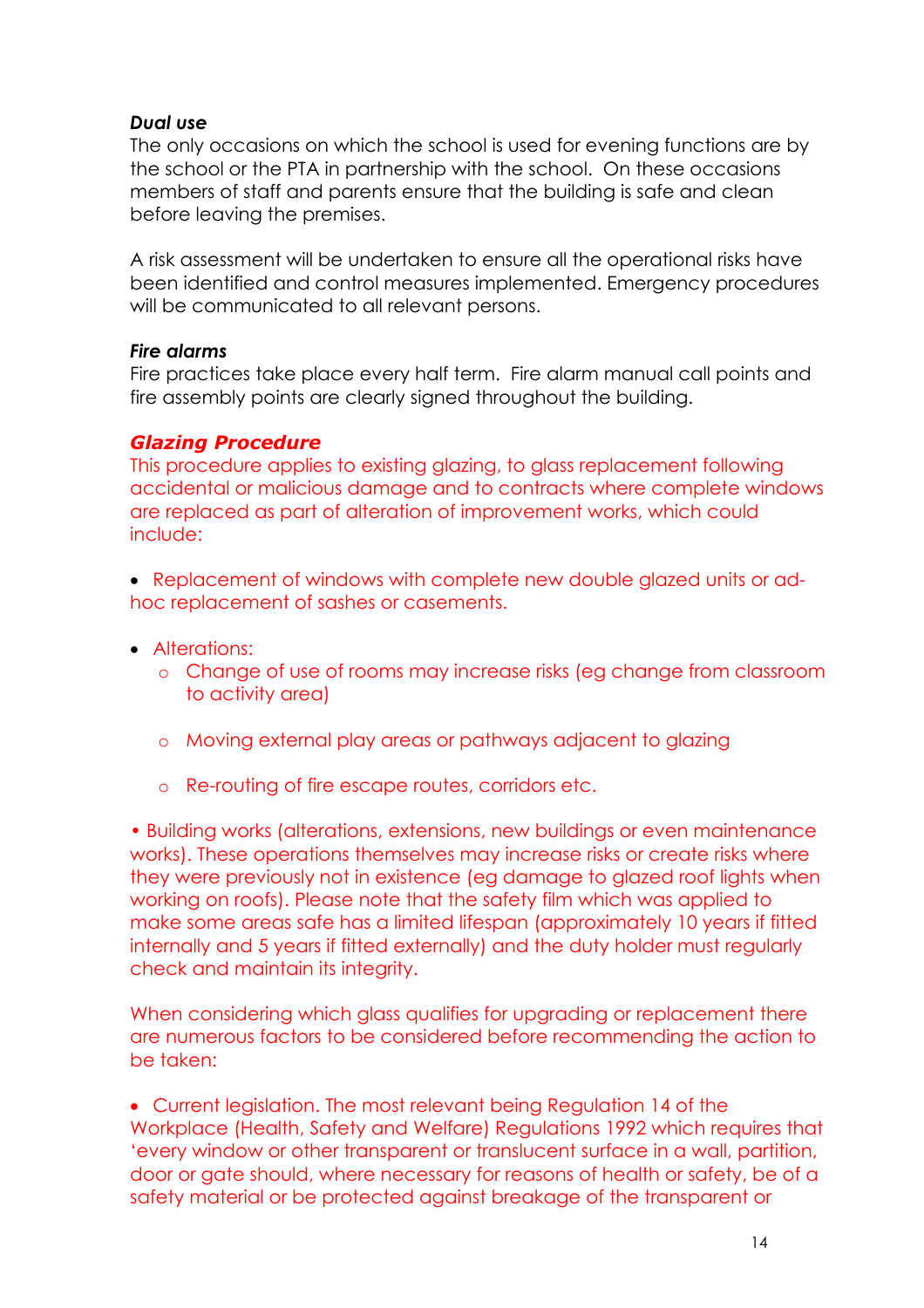translucent material; and be appropriately marked or incorporate features to make it apparent.'

- Type of school mainstream / special needs
- Ages of pupils attending these schools
- Age and construction of the various buildings
- Location of glass within the premises
- Use of spaces adjacent to the glass in question
- Any recorded accidents
- Condition of window casements, sashes and frames, suitability and condition of door closers
- Window latches, stays, etc
- Any other local issues

As a general principle it is essential that, where glazing is replaced, for whatever reason, a full risk assessment be prepared which will determine the type of glass to be used and the method by which it will be replaced. This is particularly relevant with respect to fire doors, escape routes, kitchens, etc.

Similarly, when embarking on any building or alteration works (particularly change of use), risk assessments must be prepared. In addition, "Method Statements" should be sought from those undertaking or managing the work.

Other issues may also be highlighted as a result of the above, for instance, the direction doors and windows open. In some cases, further improvements may be considered such as the use of solar reflective film or glass to those elevations suffering from solar gain.

Some glazed doors or windows have large clear panels. To prevent collision, manifestation is required by means of glass etching, self adhesive materials, signs, etc.

Where the school is responsible for upgrading or reglazing they will check the credentials of installers and the quality of the work and glass (safety glass should always have a visible 'Kite mark').

#### **Inspection & Maintenance**

Once installed, the glazing should be regularly inspected and any damage repaired as soon as possible. Where necessary, areas/rooms may need to be taken out of use, whilst awaiting the repair.

#### **Health & Safety Incidents**

Any health and safety accidents/incidents caused by glazing must be reported including near misses.

#### *Disabled toilets*

The school has four disabled toilets, all with alarms fitted. The alarms sound in the toilets and in the staffroom and staff are trained to attend the toilet to reset the alarm and check that no one requires assistance. The alarms are inspected by the Premises Officer on a monthly basis.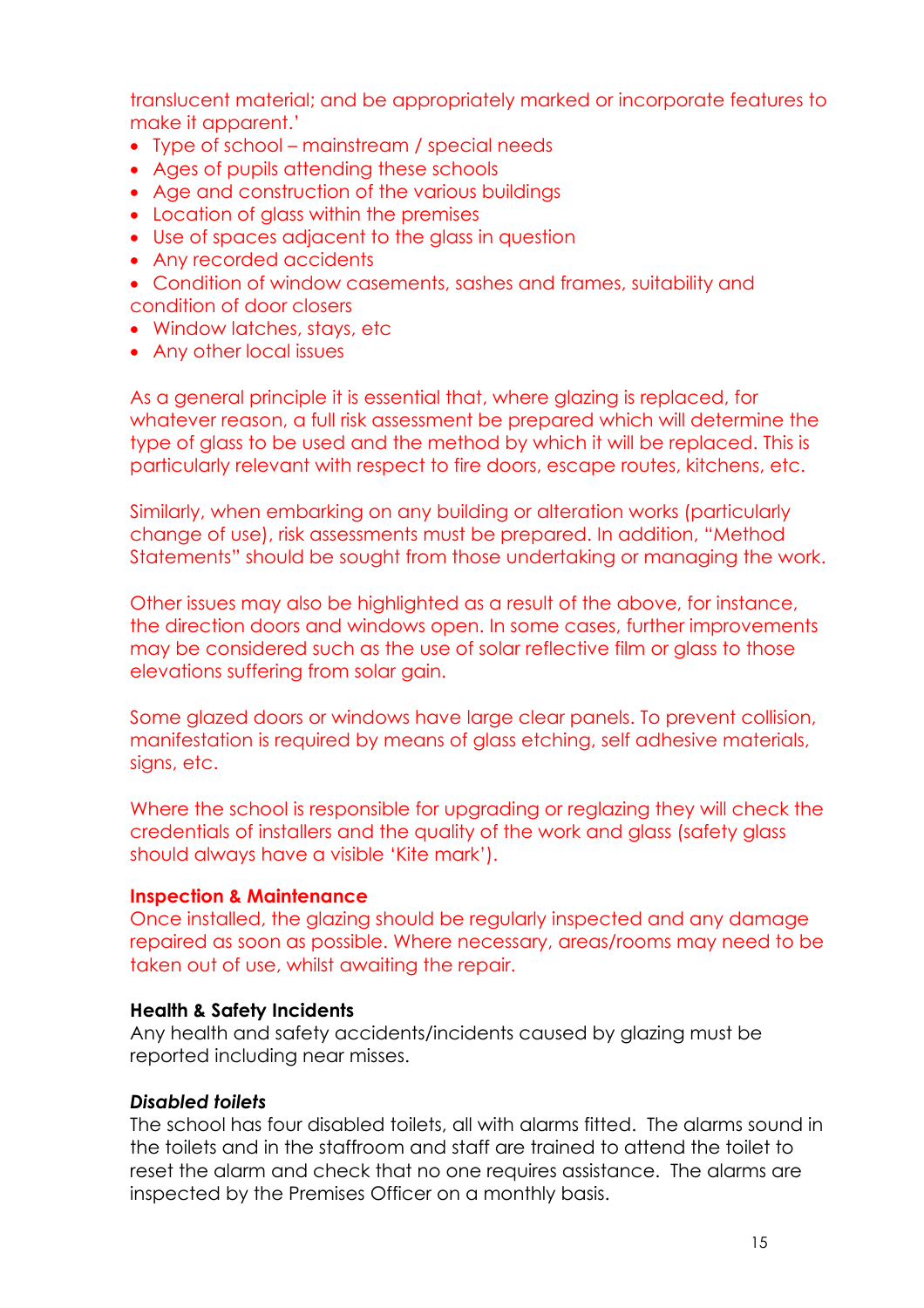#### *Pressure systems policy statement*

The school will take all necessary steps to comply with the Pressure Systems Safety Regulations 2000. It is recognised that the Regulations apply to all pressure systems on site containing steam at any pressure, or a gas, or a liquid, or a mixture of both at a pressure greater than .5 bar (7psi). 61.

The school will always appoint a Competent Person to carry out an annual examination of its pressure systems, and will provide adequate and suitable instructions to employees who have to operate / monitor pressure systems;

- this may include onsite training
- supervision
- provision of data and, if necessary, schematic or flow diagrams to help with the identification of important controls, valves, etc.

The school will ensure that its pressure systems are properly maintained in good repair so as to prevent danger and will ensure that it keeps the correct documentation. This documentation will consist of the following:

- a written scheme of examination of the pressure systems
- the last report of examination of the pressure systems made by the Competent Person
- any other reports if they contain relevant data to assist safe operation, or referring to repairs and modifications and
- information referring to data supplied by the designers or manufacturers

#### *Smoking*

In line with Lewisham's advice, there is no facility in the building for smoking – see Staff Handbook, smoking section*.*

#### *Alcohol*

No alcohol is permitted to be consumed on the premises during the working school day.

#### *Statutory Maintenance and Record Keeping*

Kender Primary School follows the statutory requirements for the inspection and maintenance of:

- Electrical equipment
- Fire alarm equipment
- Fire fighting equipment
- Fixed wiring
- Gas equipment
- Burglar alarm
- PE equipment
- Water tanks
- Waste disposal
- Lift
- Air conditioning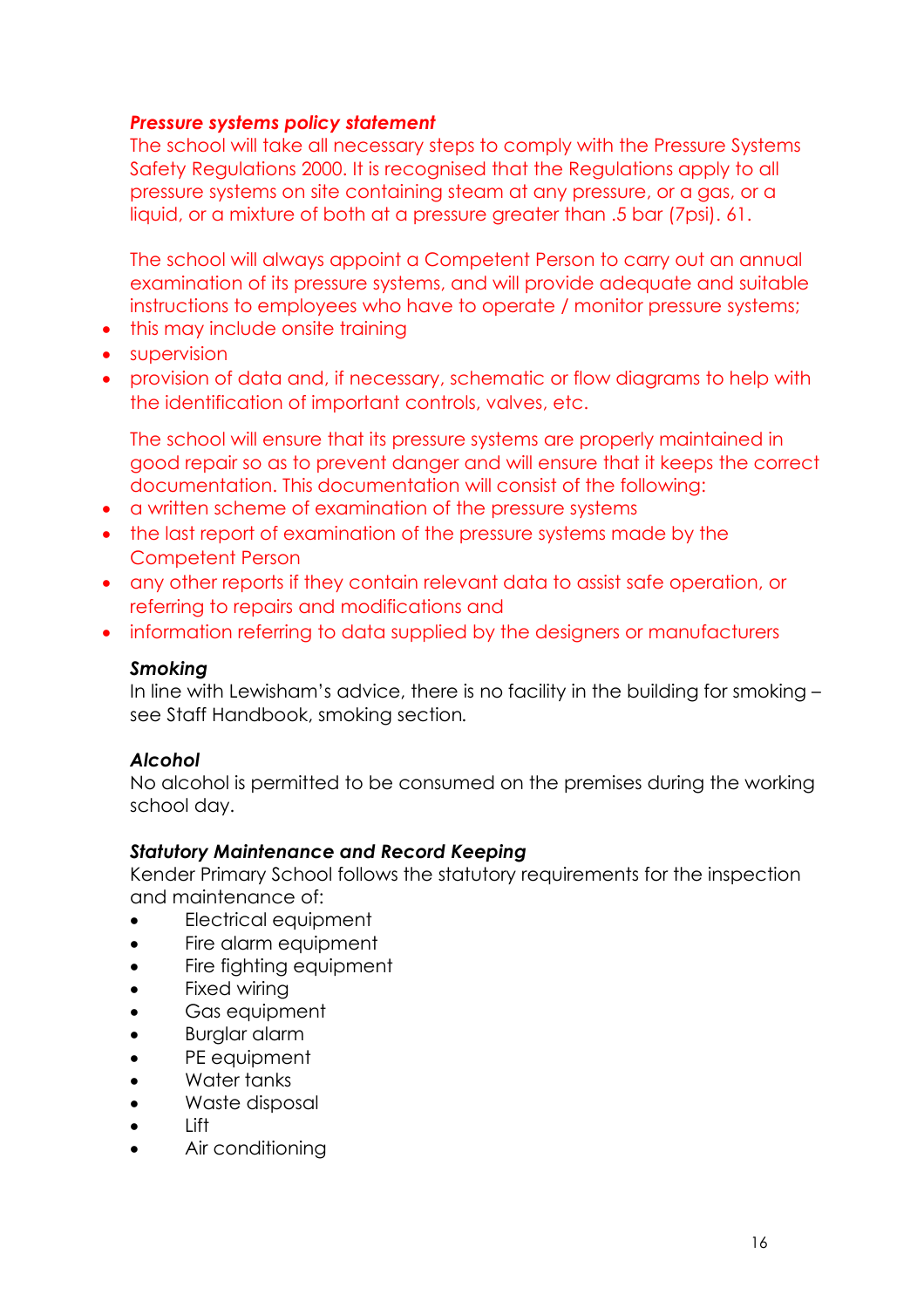Records are kept of all tests and services of the above equipment (see *Appendix 3*, Annual Maintenance Programme)

#### *Wall mounted fixtures and fittings*

All wall-mounted fixtures and fittings will be attached using the correct fittings. Inspections will be undertaken by the Premises Team to ensure they are secure.

#### *Working with power tools*

- Only use correct bits/attachments
- Keep trailing leads to a minimum. Be aware of tripping hazards.
- Check bits for damage if any present, DO NOT USE and dispose of.
- Check area to be drilled is free from electrical cables and water pipes
- Use goggles and mask provided
- Make sure there are no entanglement hazards (hair, clothing)
- Ensure chuck is fully tightened before use
- Be aware of dust hazard
- Clean up immediately after completion

#### **See Tools Risk Assessment**

#### *Working at Height*

Stepladders are provided for the use of staff and are available from the Premises Manager on the following basis:

- The top step of a stepladder must not be used as it is unsafe to use as a step.
- Staff must not use chairs, tables or other furniture as an alternative. Pupils must never be allowed to use stepladders.
- Where possible the Premises Manager will undertake any work at excessive height.
- Ladders must not be left up or propped up and left unattended.
- Ladders must be checked for defects by Premises Manager on a monthly basis and an inspection record completed and if found to be defective they will be withdrawn from use. Staff must check ladder is completely open and stable before use.

#### *Manual Handling*

Although the school is a low risk environment, sometimes it may be necessary to move bulky or heavy items (eg deliveries of furniture). In these cases correct procedure is vital for the completion of the task.

The task to be performed must be assessed by Premises Manager before work can begin to see whether the operation is necessary or whether the desired result is achieved in a different way. If the task cannot be avoided a manual handling assessment must be made.

If possible, the load to be moved should be made as small as possible ie dismantling furniture, emptying containers. Many small loads are better and safer to handle.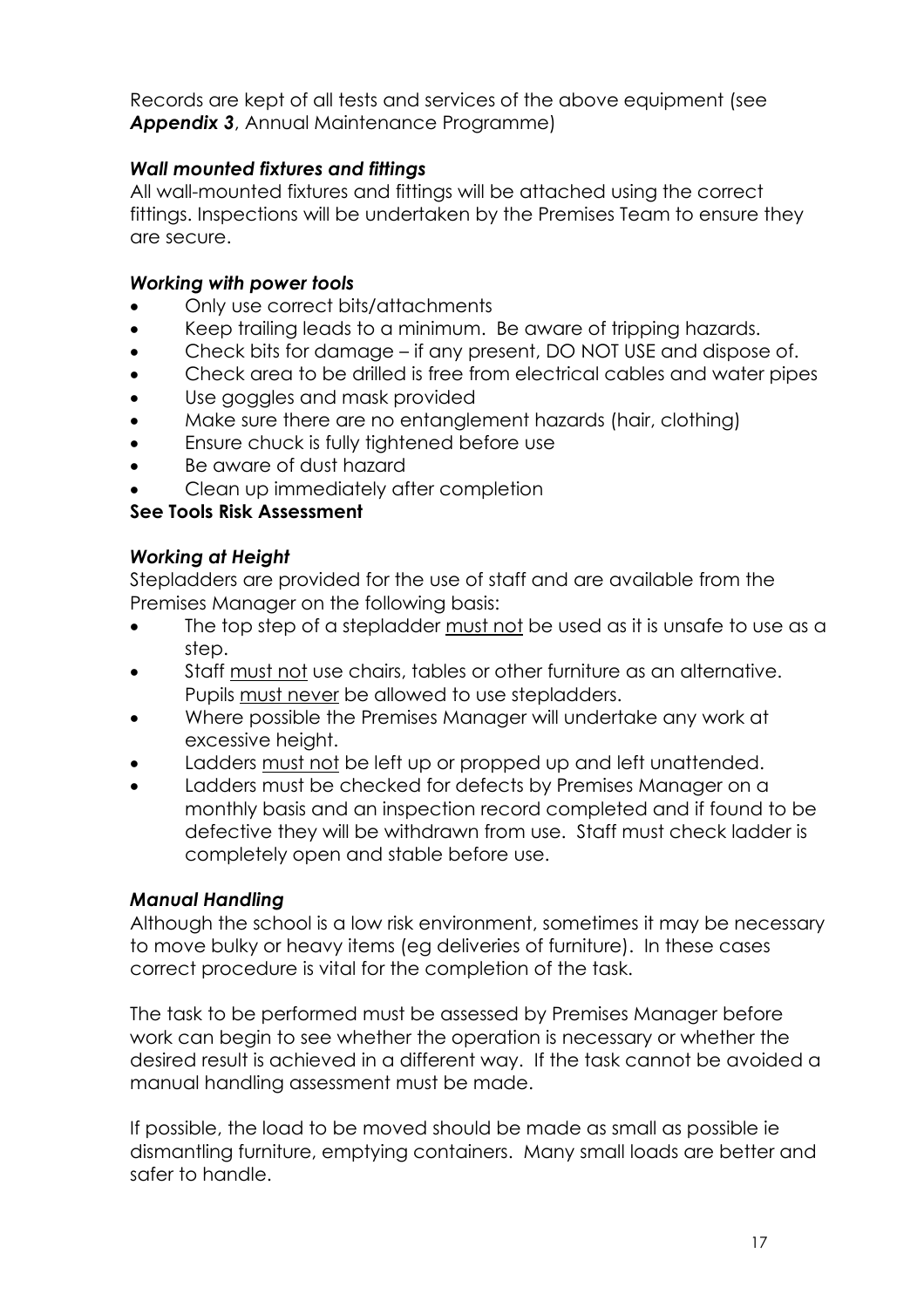Where possible some mechanical means of movement eg trolleys, sack trucks, must be used. The Premises Manager has access to these.

All staff must be informed of correct handling procedure for activities involving lifting of any sort.

Where possible two people should move bulky items together using correct lifting procedures. The item being moved must never obscure vision of person moving it. If this is unavoidable assistance should be sought.

#### *Boiler & boiler room procedures*

Access to Boiler Room is by skilled or instructed persons only.

Boilers are to be safety checked and serviced annually by a competent engineer. A certificate must be issued and kept on file in the Premises Manager's room. Work on boilers may only be carried out by a Registered Gas Fitter (Gas Safe). Annual check of timer settings must be undertaken to ensure most efficient working of boilers.

Visual inspection of boiler dials and readings must be undertaken daily by Premises Manager. Any faults must be reported to the Maintenance Company.

There must not be anything stored close to boilers and no flammable materials are to be stored in the boiler area. Electrical intakes must be kept clear of storage.

#### **See Boiler House Risk Assessment**

#### *Water tanks*

See *Minimising the Risk of Legionella.*

#### *Asbestos*

To eliminate any risk of exposure or contamination, reports and plans are kept by the Premises Manager. Contractors will be reminded of the risk of unknown or undiscovered asbestos, and if contractors suspect they have discovered or disturbed any suspected asbestos, they must stop work immediately and report it to the Premises Manager.

The Premises Manager should also ensure that all intrusive workers/ contractors have had formal asbestos training. Kender Primary School follows the Local Authority's Asbestos Policy Version 7.0.

#### *Site inspection*

The school premises, the playground and perimeter fencing will be inspected by the Headteacher, School Business Manager and the Premises Manager with a view to establishing whether any improvements or alterations need to be made at the start of each term. This inspection will be recorded by the Premises Manager and will be undertaken in conjunction with information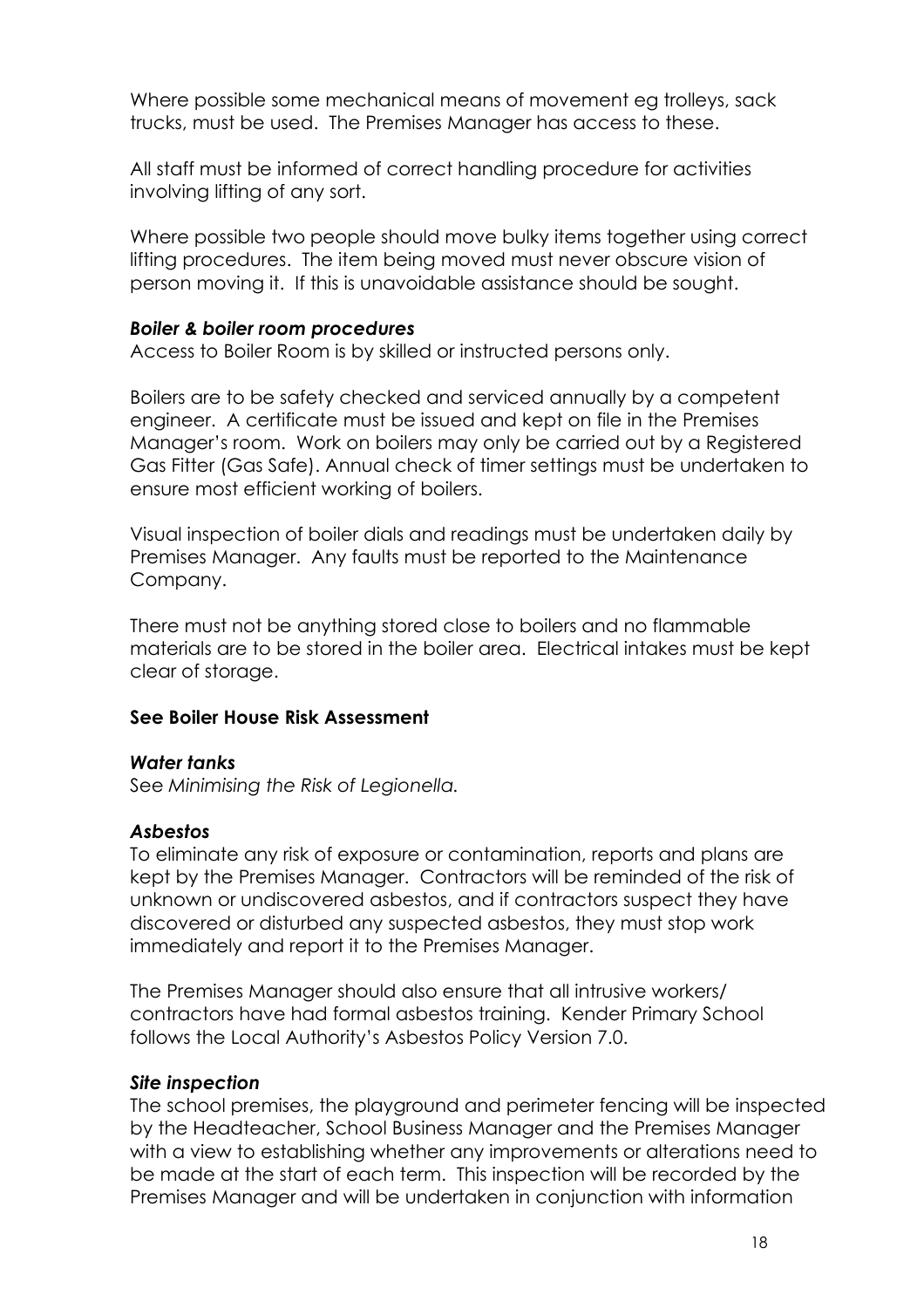and statistics established via the Accident Report Books and reported to the Business Team at the end of the previous term. The Premises Manager is responsible for keeping records of these inspections.

### **3 First Aid**

#### *Accident / illness procedures*

First Aid boxes are located in the Medical Room and the Staff Room. The Pupil Welfare Officer ensures that these are regularly re-stocked. The First Aid boxes are taken into the playground by the Housekeeper.

If a child is ill during the course of the day, the class teacher judges whether the child requires medical attention or not. If they need attention, they are sent to the school office (see Section 6). The outcome is reported back to the teacher in due course. If a child has vomited, they will be sent home with a letter stating when they can be allowed to return to school, following the exclusion periods recommended by the LA and contained in the school's Illness Procedures.

See *First Aid Guidance for Staff* in the Staff Handbook.

All staff are trained first aiders. Training is repeated every three years to ensure that training is current and that new staff are trained. Staff on duty during breaks are responsible for dealing with minor cuts, bruises etc. These are recorded in the Accident Report Book.

ALL KNOWN BUMPS TO THE HEAD SHOULD BE TREATED BY A QUALIFIED FIRST AIDER. ALL HEAD BUMPS ARE TREATED WITH A COLD COMPRESS AND AN 'ACCIDENT REPORT' IS GIVEN TO THE CLASS TEACHER. THE FIRST AIDER WILL ASK THE SCHOOL OFFICE STAFF TO CALL THE PARENT AND INFORM THEM OF THE INCIDENT SO THE PARENT/CARER CAN DECIDE WHETHER OR NOT TO ATTEND THE SCHOOL. **IF THE PARENT CAN NOT BE CONTACTED, A NOTE WILL BE KEPT OF THE TIME THE SCHOOL WAS MADE AND ANY ACTIONS UNDERTAKEN (IE LEFT A MESSAGE)** THE CLASS TEACHER MONITORS THE CHILD, AND ENSURES THAT THE 'ACCIDENT REPORT' GOES HOME WITH THE CHILD AT THE END OF THE DAY.

In cases of serious illness or accident, the First Aider informs the Head or Deputy Head, and further action is taken if necessary, including the immediate informing of the parents/carers of the child. Serious accidents and incidents will be reported to the Local Authority using a RIDDOR-HSE form and/or via the online reporting facility by the Playleader.

Records of accidents, incidents and illnesses are monitored on a frequent and regular basis so that any similarities and/or trends may be swiftly identified. Any problems thus identified will be addressed through existing procedures or, if necessary, trigger the establishment of new procedures.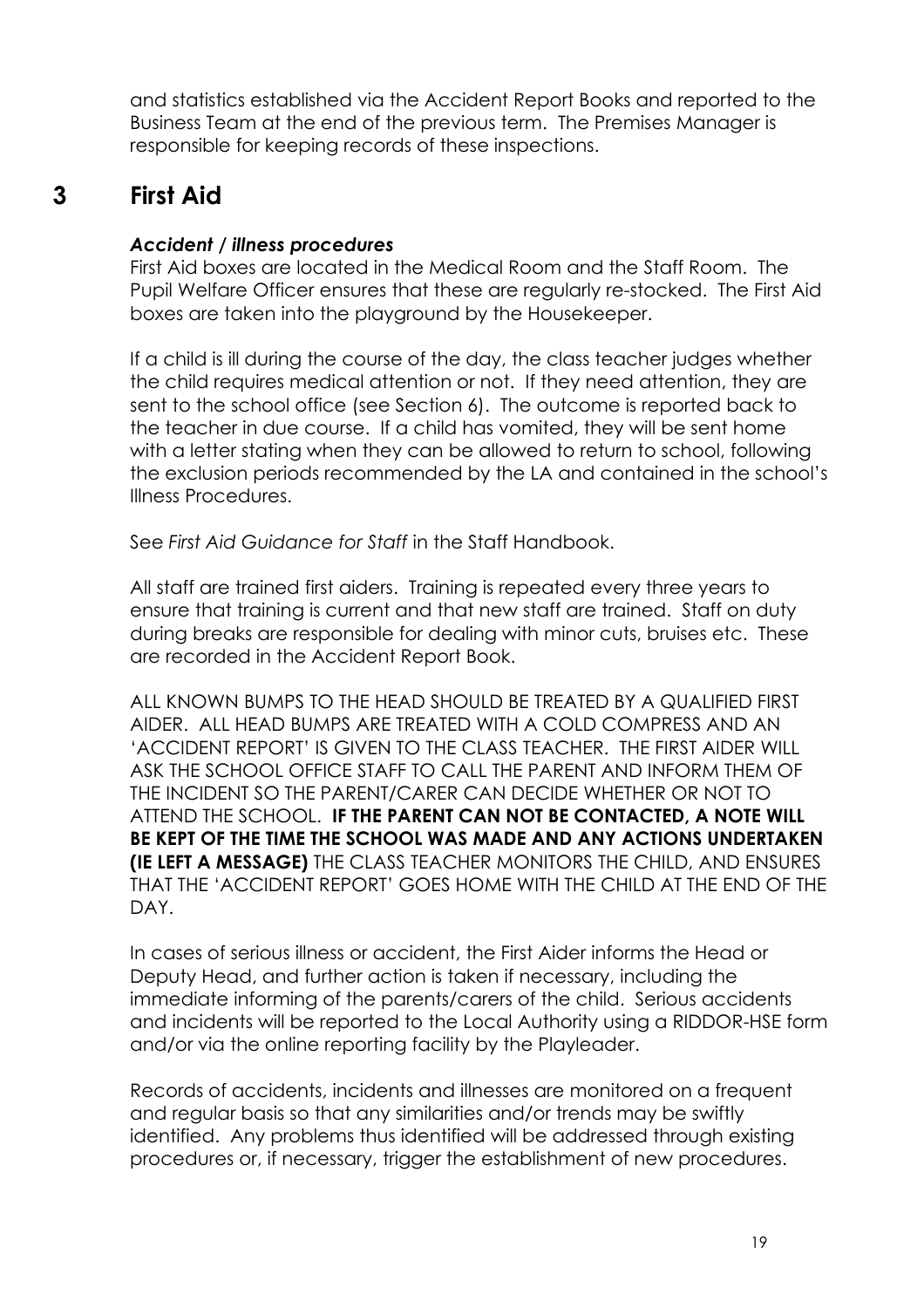#### *Personal medicines*

Parents will be required to complete a medications consent form prior to any medications being accepted – see Medicines Policy. The school ensures that there are adequate numbers of staff with medicines training available to dispense medicine if appropriate.

#### *Pupils with specific medical needs*

Any child with a specific medical condition (eg sickle cell anaemia, cystic fibrosis, etc) will have a specific Care Plan drawn up in consultation with the School Nurse and other relevant adults. Records of children with such conditions will be kept by the Pupil Welfare Officer, and all staff will be made aware of relevant symptoms and their implications.

#### Asthma and Anaphylactic Shock

Asthma medications and Epi-pens are kept in the locked cabinet in the Medical Room in clearly labelled boxes, along with cards detailing the child's name and dosage information (or in an eye level cupboard in the nursery, if appropriate to the child). Should the child/ren leave the school for any length of time for trips, visits or other activities the class teacher will ensure that the Epi-pen is taken. Staff receive relevant training in the administration of Epi-pens.

Bodily fluids See section 5.

#### Communicable and communicative diseases

Procedures are detailed in the School Office and the Pupil Welfare Officer is responsible for making the necessary returns to the LA.

#### **See HPA Guidance**

#### **Diabetes**

All staff are made aware of the symptoms and implications of a diabetic condition, and actions taken in accordance with the guidelines laid out in Lewisham's *School Health Matters*.

#### Dietary needs and food allergies

Records of dietary needs and food allergies are kept on the School's MLE. A printed out copy is kept by the Pupil Welfare Officer who is responsible for ensuring that a copy is shared with the kitchen staff.

#### *Pupils absent on Medical Grounds*

Any concerns about a pupil's attendance or absence through ill health should be reported to the Pupil Welfare Officer, who is responsible for monitoring pupil attendance in the school. If necessary, the Educational Welfare Officer will be informed.

The name of a pupil with medical needs remains on the school roll. Where the pupil receives education from an alternative provider, the absence will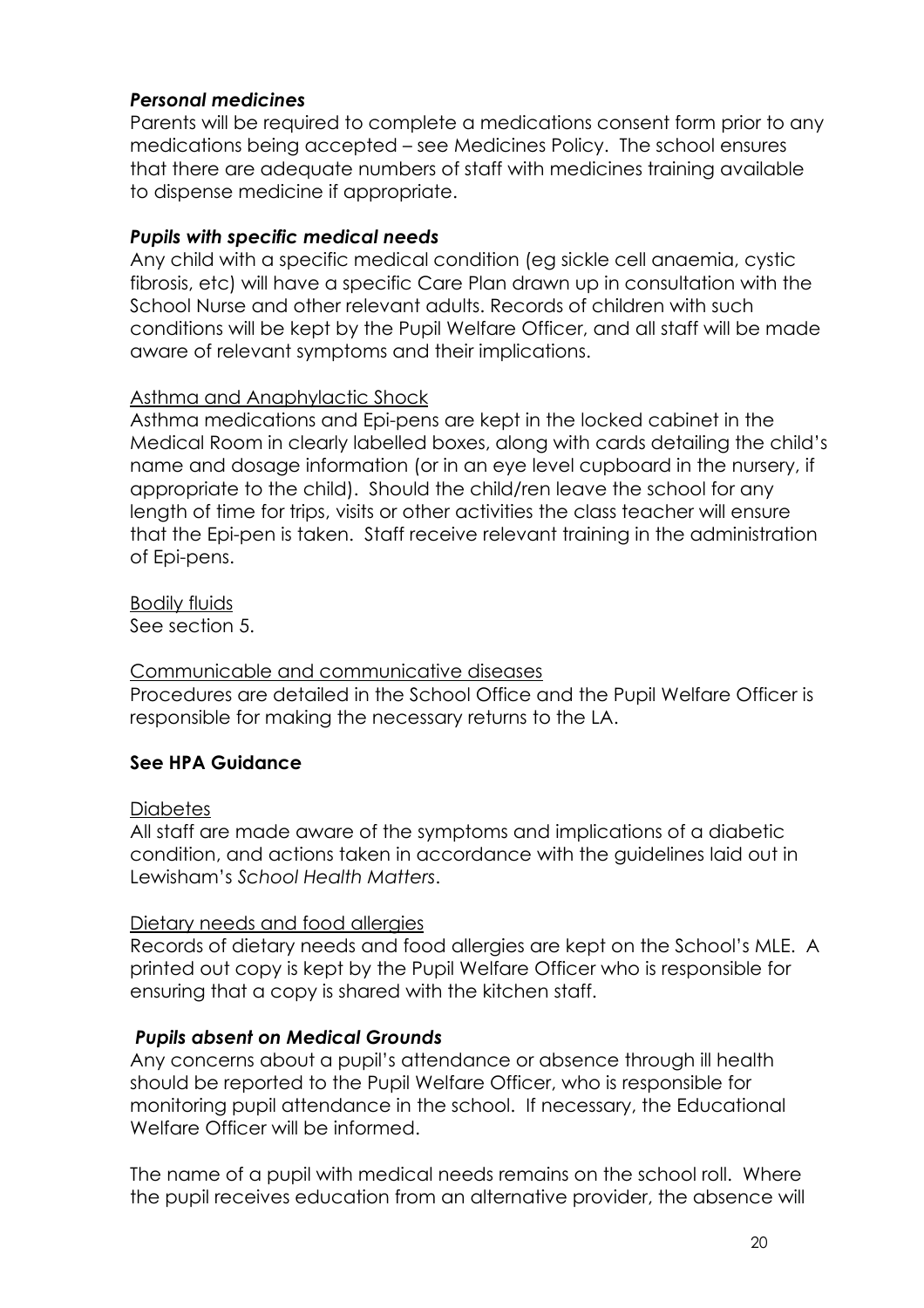be recorded as *an approved educational activity* in the school register.

Any child with a specific medical, mobility or behavioural issue (ie likely to cause hurt to themselves or other children/staff) will have a personal risk assessment in place.

## **4 Health and Safety of Children**

#### *Welfare of children*

It is the responsibility of class teachers to promote and safeguard the welfare of all children in their care at all times. NO CHILD SHOULD BE LEFT UNSUPERVISED FOR ANY REASON. The only time the responsible teacher leaves the classroom is in the case of an emergency. When this occurs the teacher must ensure that another adult (eg support staff, Headteacher, Deputy Head) is contacted to substitute before he/she leaves the room. Any child who leaves the room or building for an unauthorised reason must be reported immediately to the Headteacher or Deputy Head.

In the event of a health risk it is the responsibility of the adult in charge to do all that is reasonably possible to protect children. No child should ever be put at risk.

See *Safeguarding & Child Protection Policy*.

#### *Clothing*

Children must wear appropriate shoes and clothes for school every day and should not wear jewellery. During PE lessons children must wear appropriate clothes and no jewellery and hair must be tied back.

#### *Personal hygiene*

We provide soap in the toilets and children are told to wash their hands after going to the lavatory. We educate children to have good personal hygiene habits. When children wet themselves they will change clothes themselves under suitable adult supervision. Children who regularly wet themselves are asked to bring in a spare set of clothes to change into. If children soil themselves they are changed into spare clothes at school.

We aim to have a separate toilet for girls who are on their period. This is situated next to the downstairs hall.

#### *Sun care*

All parents should apply suncream to their child before school. We recognise, however, that at a young age it can be difficult for children to manage suncare independently. Therefore, for full time children in the nursery, parents should provide a labelled bottle of suncream for staff to help children apply after lunch.

In Reception, most children will be able to do this independently. Parents may provide labelled suncream for children to keep in their bags and use as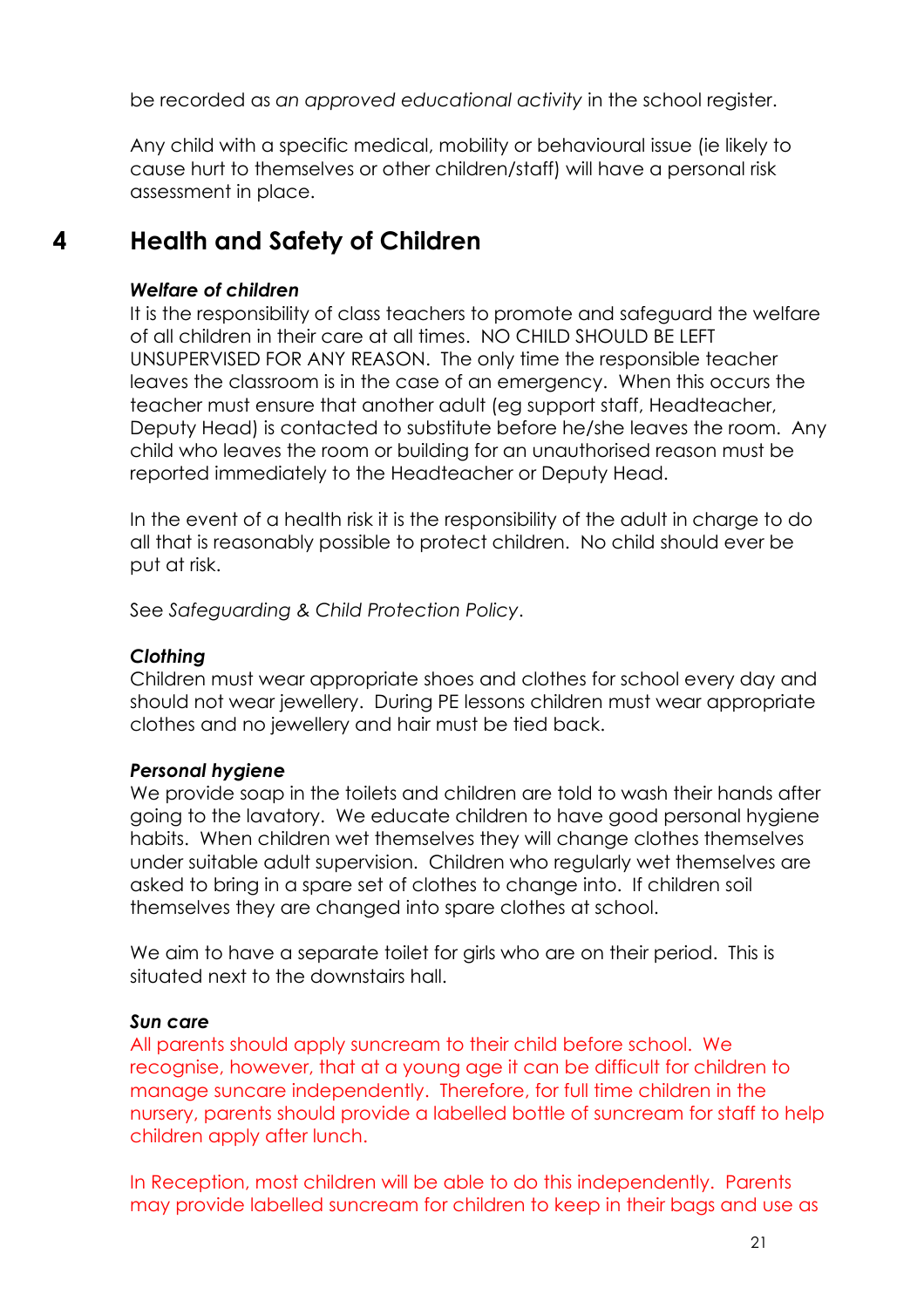and when needed. This cream should be used only for that child and not shared. Where necessary, staff will support with this.

All children should be provided with sun hats and have their shoulders covered when it is sunny. They should continue to wear appropriate shoes for physical activity.

#### *Health and safety education*

As part of the curriculum we teach children about health and safety issues. Children are taught to use equipment safely and we have visitors who help educate children to take responsibility for their own safety eg road safety, rail safety, cycling proficiency, drug awareness programmes and citizenship schemes.

#### *Non-Kender Primary pupils on site*

A request to the Headteacher or Deputy Headteacher is made by any member of staff who wishes to bring his/her children into school for a significant time during the school day. It is the responsibility of the member of staff to ensure that their child stays with them throughout the time they are on the school premises.

Children who are visiting Kender after they have transferred to secondary school may not remain on site during, for example, their INSET days without prior written permissions being sought and given by the Headteacher.

#### *Violence and abuse between children*

Any violent and abusive incidents between children will be dealt with using the criteria and procedures detailed in the following policies:

*Behaviour Management Physical Intervention Anti-bullying Safeguarding and Child Protection Risk Management for Staff Safer Handling Checklist*

Staff have received specific Safer Handling training to defuse and deal with situations of this kind.

#### *Individual Risk Assessments*

Individual pupils with particular disabilities or behavioural issues will have specific Risk Assessments, Care Plans and procedures drawn up through consultations between the Inclusion Leader, parents/carers and other relevant adults, and with reference to relevant school policies:

*Inclusion Behaviour Management*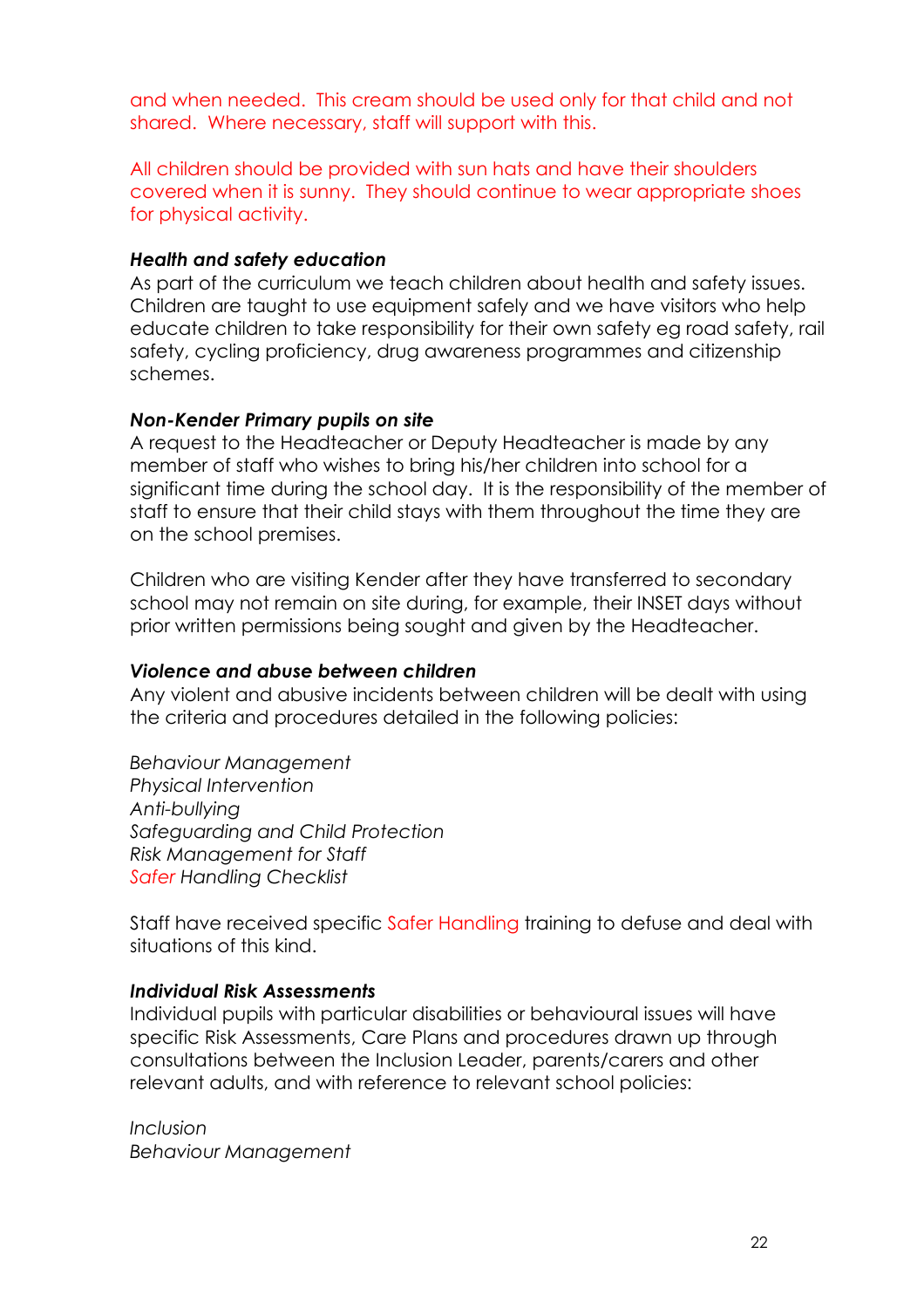## **5 Health and Safety of Staff**

Any member of staff with a specific mobility or medical issue (eg pregnancy) will have an individual risk assessment in place.

#### *Precautions against AIDS and/or Ebola*

The only people who clean up bodily fluids is the Premises Manager, Premises Assistant or the Housekeeper. No other member of staff cleans up blood or other bodily fluids. When bodily fluids are cleaned up gloves are always used. We provide plastic gloves in all classrooms for staff to use when they are dealing with children indirectly who have nosebleeds/are sick etc.

Teachers do not take out children's earrings.

Alcohol washes are available to staff.

#### *Health & Safety Training*

All staff must be familiar with the Health & Safety Policy and aware of the major hazards which exist in the school. Staff receive regular health and safety training as appropriate. First Aiders receive training every three years. Designated staff will receive appropriate training in their areas of responsibility.

#### *Dealing with violent and abusive incidents*

If there is a violent or abusive incident on the premises, staff should immediately seek assistance. If possible they should ask a member of the Premises staff to remain present.

Staff should try to defuse acts of aggression as detailed in the *Dealing With Incidents Policy*.

All acts of aggression, violence or abuse should be reported to the Headteacher.

#### *Lone Working*

*See Lone Worker Policy.*

If staff are working outside normal hours they will need to ensure that someone is aware they are working alone. They should always have access to a phone and keep external doors locked.

Lone workers should *always* follow the procedures set out in the Lone Worker Policy.

### **6 Designated staff**

The Headteacher has overall responsibility for the Health and Safety Policy and its implementation. Other responsibilities include: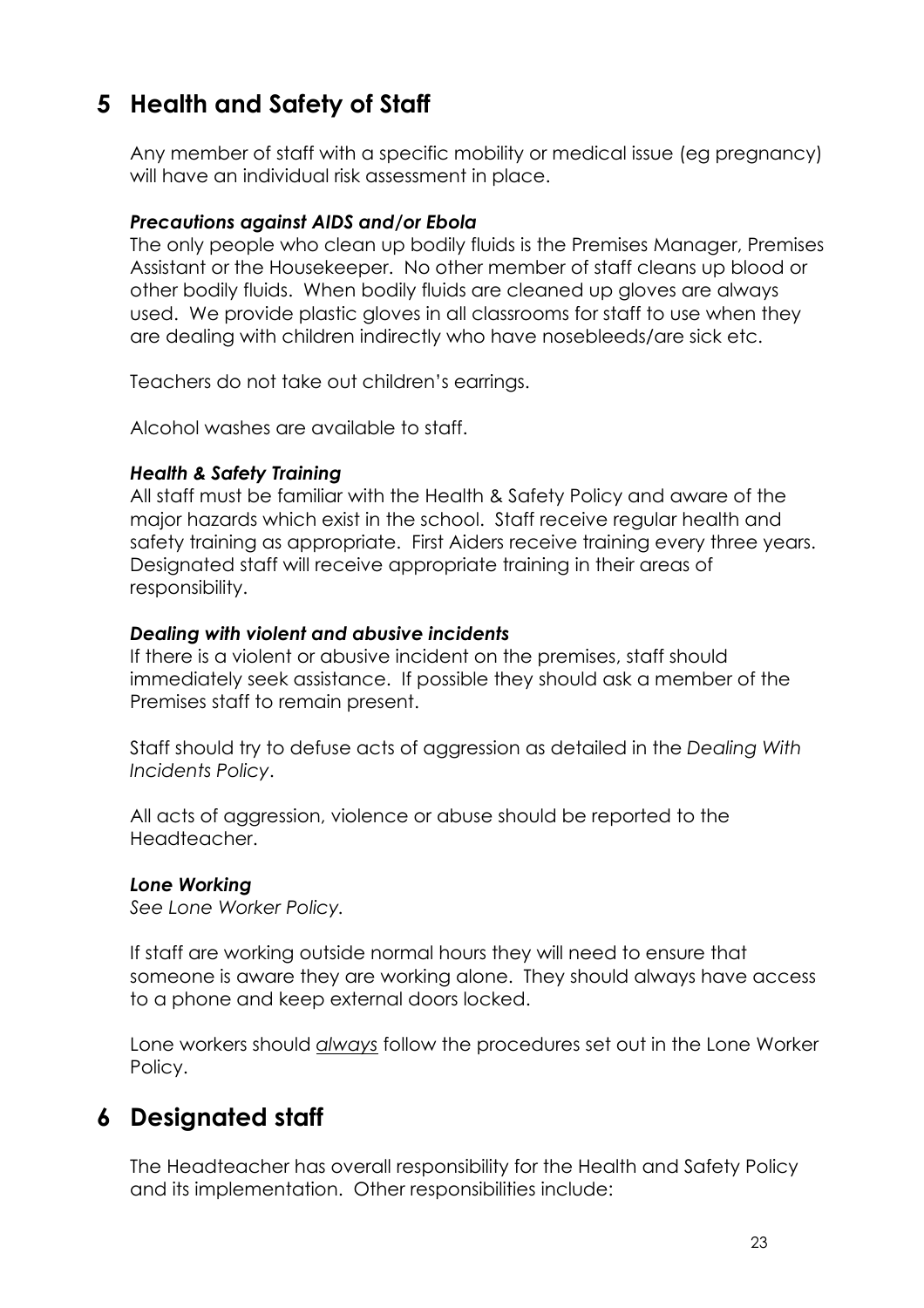| <b>Responsibility</b>     | Post                           |
|---------------------------|--------------------------------|
| Welfare of pupils & staff | Headteacher                    |
| Specific risk assessments | Premises Manager               |
| Other risk assessments    | Headteacher/Inclusion Leader   |
| Statutory maintenance     | Premises Manager               |
| School safety inspections | Health & Safety Representative |
| Fire Safety & Emergency   | Head & Premises Manager        |
| Planning                  |                                |
| Health & Safety training  | Link Governor                  |
| <b>Educational Visits</b> | Headteacher                    |
| РE                        | PE Co-ordinator                |
| Outside areas             | Premises Manager               |
| Online system reporting   | Playleader                     |
| Monitoring accident       |                                |
| statistics                |                                |

Headteacher Keith Barr

Health and Safety Rep Premises Manager Tom Slack

Link Governor **Brendan Farrelly**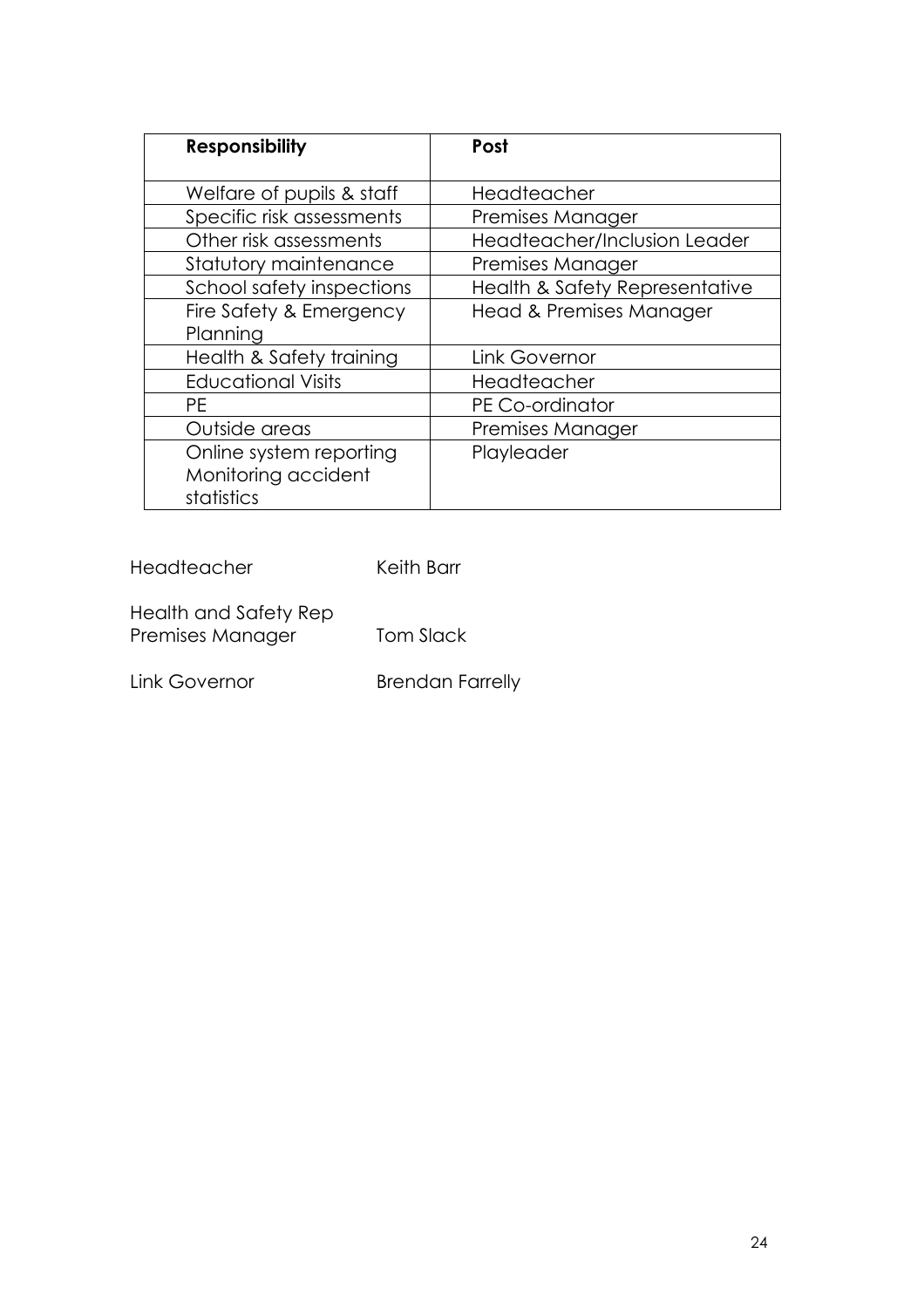### **Appendix 1**

#### **List of risk assessments and specific policies**

The policies and risk assessments listed below have been used to compile the Health & Safety Policy and are referred to within it.

Accident / incident reporting H&S Policy page 1 Physical Restraint **Staff Handbook** Anti-bullying and Staff Handbook COSHH Staff Handbook Security **Statistics** Staff Handbook Manual Handling The Manual Handling Has Policy Working at Height **H&S Policy** Managing Contractors **H&S Policy** Emergency Evacuation Staff Handbook Business Continuity Plan BCP Educational Visits **Stational Stational Visits** Staff Handbook Dealing with Hazardous Waste **H&S Policy** Fire Drill **Staff Handbook** Smoking Staff Handbook Annual Maintenance Programme H&S Policy Appendix 3 Minimising risk of Legionella Staff Handbook First Aid Guidance for Staff Staff State Staff Handbook Lone Working **Staff Handbook** Safeguarding & Child Protection Staff Handbook Behaviour Management Staff Handbook Risk Management Guidance for staff Staff Handbook Dealing with Incidents **Stationary Stationary Stationary Property** Stationary Stationary Stationary Stationary Stationary Stationary Stationary Stationary Stationary Stationary Stationary Stationary Stationary Stationary S Stress Management Staff Handbook Inclusion Staff Handbook

#### **Risk Assessment Location**

#### **Policy Location**

Asbestos Premises Manager file Manual Handling **Premises Manager file** Legionella Premises Manager file COSHH Premises Manager file External Cleaners **Premises Manager file** Working at Height **Premises Manager file** Fire **Fire Premises Manager file** Educational Visits Individual risk assessments filed in **Office** First Aid **Premises Manager file** Security **Premises Manager file**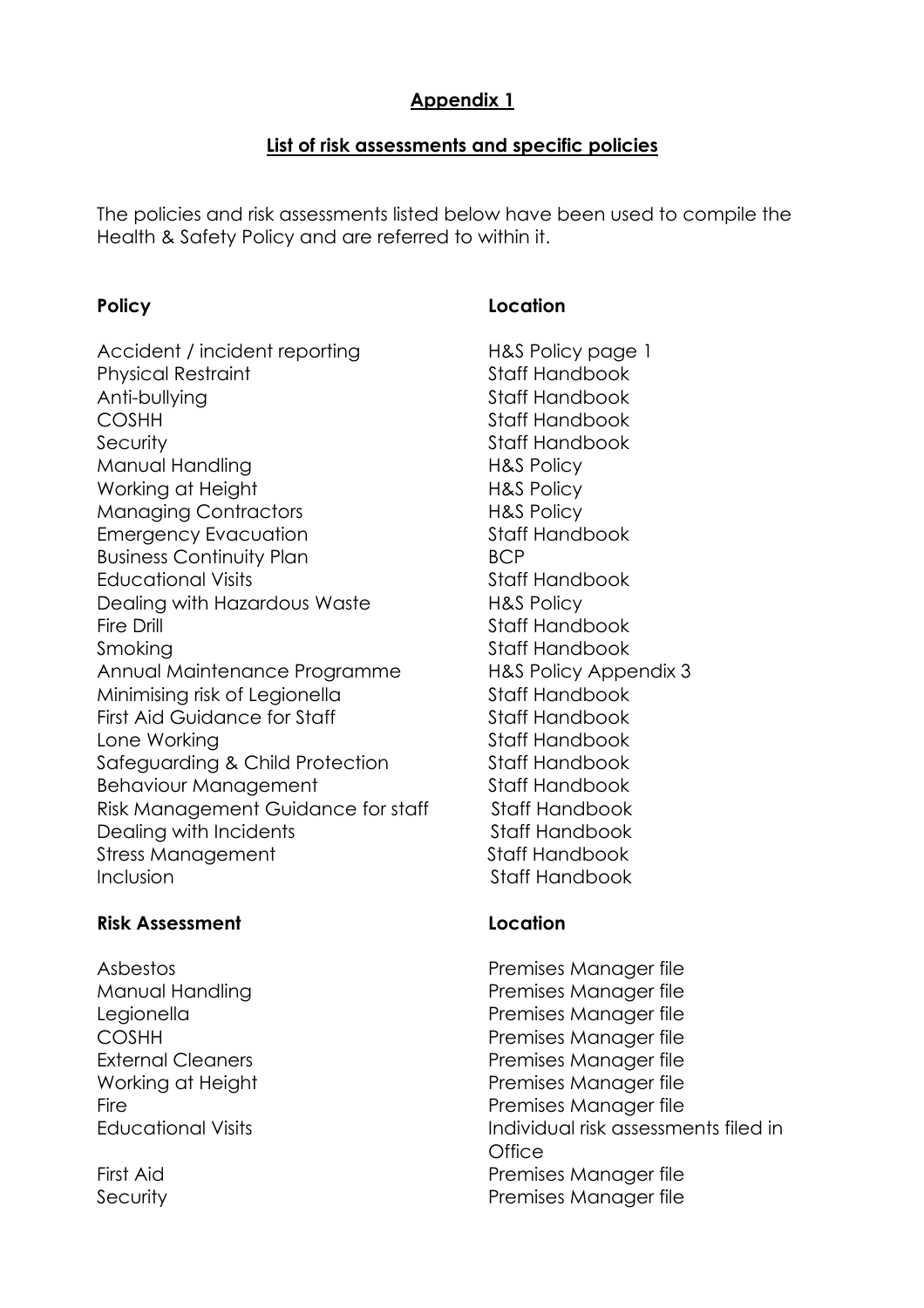### **Appendix 2**

#### **Procedures for dealing with Waste**

Reducing waste is key to a cleaner world and a benefit to our environment. It is a requirement that all employees on site (all persons undertaking the provision of any form of work for Kender Primary School) are aware of and understand the duty and responsibilities contained in our policy.

We at Kender Primary School will do our best to comply with the government regulation to help reduce waste.

#### **Staff responsibilities**

- 1 All members of staff at school have a responsibility as part of their personal 'duty of care' to adhere to the waste procedures
- 2 Staff should ensure safe handling of waste and safe practice when dealing with waste
- 3 Staff should not leave waste for collection in corridors or areas preventing safe access
- 4 Staff should be aware of the safe separation of waste and liaise with the Premises Manager for safe collection and safe disposal point
- 5 Staff should ensure that the waste bag will enable easy carriage or obtain help if heavy
- 6 Staff should sort waste and recycle wherever possible
- 7 Staff should handle bags by the neck
- 8 Staff should put on personal protective equipment (gloves and apron) if necessary
- 9 External waste wheelie bins must be about 4 metres away from the school building, locked up and secure

#### **Waste Monitoring Officers**

The Waste Monitoring Officer is the Premises Manager.

The Waste Monitoring Officer is responsible for the day to day requirements of these procedures in relation to the disposal and safe handling of non-clinical, clinical and special waste. He will also ensure that the waste disposal contractors comply with all the relevant legislation and administer licences, certificates, waste transfer notes and all other formal paperwork required.

All staff must be trained by the Waste Monitoring Officer in the operational requirements of this policy. Staff should note that non-compliance with regulations made under the environment protection legislation could in certain circumstances result in individual prosecution.